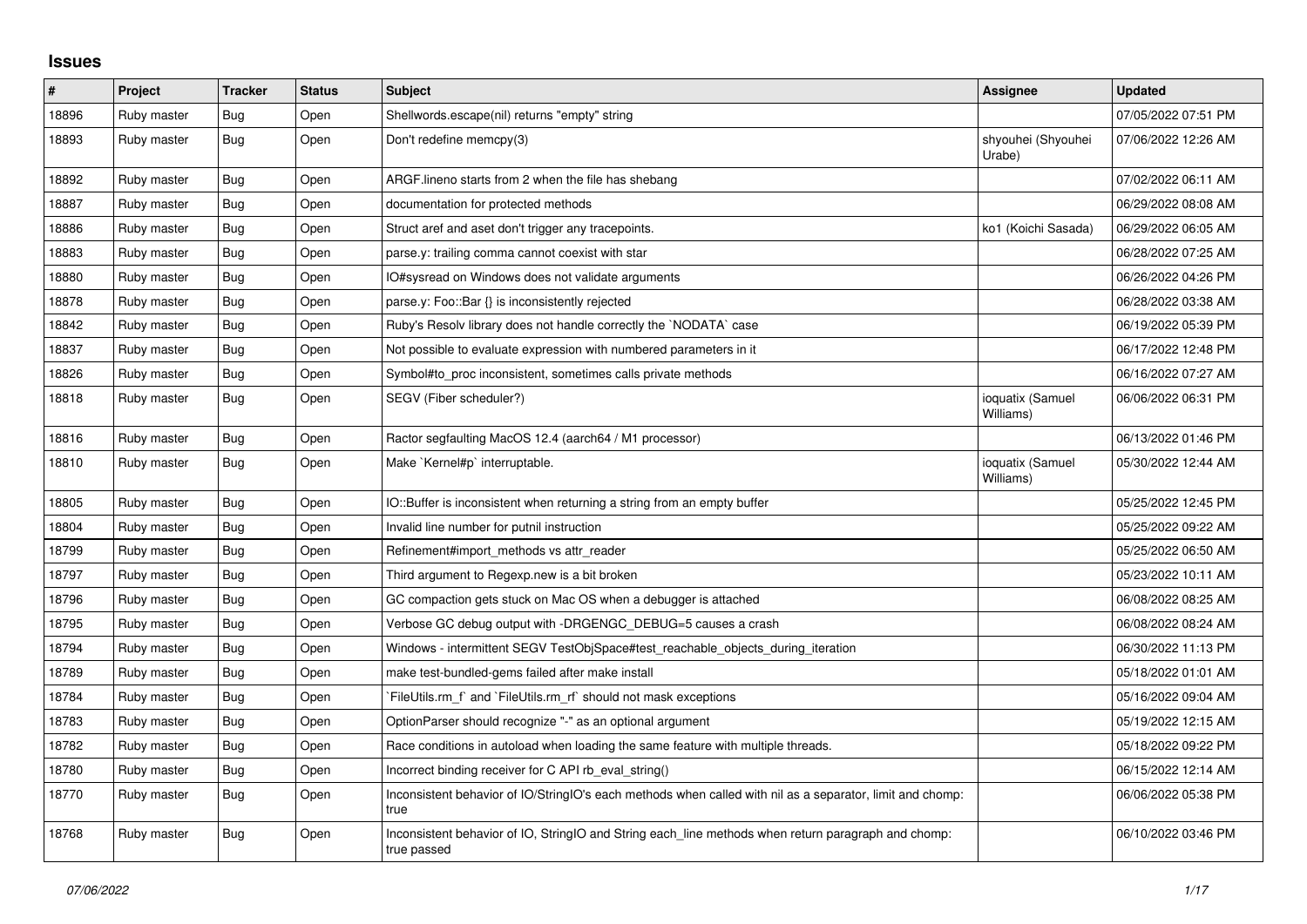| $\vert$ # | Project     | <b>Tracker</b> | <b>Status</b> | Subject                                                                                                             | Assignee                      | <b>Updated</b>      |
|-----------|-------------|----------------|---------------|---------------------------------------------------------------------------------------------------------------------|-------------------------------|---------------------|
| 18767     | Ruby master | <b>Bug</b>     | Open          | IO.foreach hangs up when passes limit=0                                                                             |                               | 06/18/2022 02:56 AM |
| 18764     | Ruby master | <b>Bug</b>     | Open          | Build Error when Using msys2-mingw64 and Ruby 3.2                                                                   |                               | 05/10/2022 06:48 AM |
| 18763     | Ruby master | Bug            | Open          | The configure option "--with-openssl-dir" has lower precedence than pkg-config                                      |                               | 05/11/2022 11:39 AM |
| 18760     | Ruby master | <b>Bug</b>     | Open          | Ractors vs "skynet" microbenchmark                                                                                  |                               | 05/02/2022 11:36 PM |
| 18759     | Ruby master | <b>Bug</b>     | Open          | snapshot-ruby_2_7: test failure on macos-12                                                                         |                               | 04/28/2022 12:18 AM |
| 18758     | Ruby master | <b>Bug</b>     | Open          | Ruby fails to build on M1 Mac when x86 Homebrew is installed                                                        |                               | 04/28/2022 03:19 PM |
| 18751     | Ruby master | <b>Bug</b>     | Open          | Regression on master for Method#== when comparing public with private method                                        |                               | 05/18/2022 01:27 AM |
| 18743     | Ruby master | Bug            | Open          | Enumerator#next / peek re-use each others stacktraces                                                               |                               | 04/19/2022 02:42 PM |
| 18740     | Ruby master | Bug            | Open          | Use of rightward assignment changes line number needed for line-targeted TracePoint                                 |                               | 04/27/2022 09:56 AM |
| 18738     | Ruby master | Bug            | Open          | IRB can't recognize heredoc after words                                                                             |                               | 04/18/2022 12:00 AM |
| 18737     | Ruby master | <b>Bug</b>     | Open          | Windows 'require' is case independent                                                                               |                               | 04/22/2022 06:18 PM |
| 18733     | Ruby master | <b>Bug</b>     | Open          | Ruby GC problems cause performance issue with Ractor                                                                |                               | 04/15/2022 09:13 AM |
| 18731     | Ruby master | <b>Bug</b>     | Open          | Parallel test-all sometimes does not run at all some tests                                                          |                               | 04/23/2022 12:58 PM |
| 18686     | Ruby master | <b>Bug</b>     | Open          | Regexp supporting unexpected age properties in Ruby < 3.2                                                           |                               | 04/08/2022 06:52 PM |
| 18678     | Ruby master | Bug            | Open          | Crash on Mac - vm_call0_cfunc_with_frame                                                                            |                               | 05/26/2022 05:40 PM |
| 18674     | Ruby master | <b>Bug</b>     | Open          | Build failure `make up` with WSL2                                                                                   |                               | 04/01/2022 08:51 AM |
| 18666     | Ruby master | Bug            | Open          | No rule to make target 'yaml/yaml.h', needed by 'api.o'                                                             | hsbt (Hiroshi<br>SHIBATA)     | 03/29/2022 11:17 AM |
| 18661     | Ruby master | <b>Bug</b>     | Open          | Net::HTTP behavior changed between 2.6 and 3.1 on windows.                                                          |                               | 03/25/2022 01:57 PM |
| 18658     | Ruby master | <b>Bug</b>     | Open          | Need openssl 3 support for Ubuntu 22.04 (Ruby 2.7.x and 3.0.x)                                                      | rhenium (Kazuki<br>Yamaguchi) | 05/30/2022 08:06 PM |
| 18657     | Ruby master | <b>Bug</b>     | Open          | IRB raises exception when stdout is a pipe                                                                          |                               | 06/08/2022 03:34 PM |
| 18651     | Ruby master | <b>Bug</b>     | Open          | oob access in CP51932 -> CP50220 transcoder                                                                         | akr (Akira Tanaka)            | 03/23/2022 01:17 PM |
| 18623     | Ruby master | <b>Bug</b>     | Open          | make runnable` does not work                                                                                        | nobu (Nobuyoshi<br>Nakada)    | 03/16/2022 01:28 AM |
| 18622     | Ruby master | <b>Bug</b>     | Open          | const_get still looks in Object, while lexical constant lookup no longer does                                       |                               | 04/22/2022 11:26 AM |
| 18616     | Ruby master | <b>Bug</b>     | Open          | Error with clang(1) on MacOS due to _declspec()                                                                     |                               | 03/09/2022 10:50 AM |
| 18614     | Ruby master | <b>Bug</b>     | Open          | Error (busy loop) in<br>TestGemCommandsSetupCommand#test_destdir_flag_does_not_try_to_write_to_the_default_gem_home | hsbt (Hiroshi<br>SHIBATA)     | 03/17/2022 01:03 AM |
| 18608     | Ruby master | <b>Bug</b>     | Open          | 'require': cannot load such file -- ripper (LoadError) after 'make distclean'                                       |                               | 05/27/2022 04:10 AM |
| 18605     | Ruby master | Bug            | Open          | Fails to run on (newer) 32bit Windows with ucrt                                                                     |                               | 04/01/2022 07:52 AM |
| 18601     | Ruby master | <b>Bug</b>     | Open          | Invalid byte sequences in Big5 encodings                                                                            | duerst (Martin Dürst)         | 02/23/2022 07:59 AM |
| 18580     | Ruby master | Bug            | Open          | Range#include? inconsistency for beginless String ranges                                                            |                               | 03/09/2022 10:22 PM |
| 18567     | Ruby master | <b>Bug</b>     | Open          | Depending on default gems in stdlib gems when not needed considered harmful                                         | hsbt (Hiroshi<br>SHIBATA)     | 04/21/2022 04:45 PM |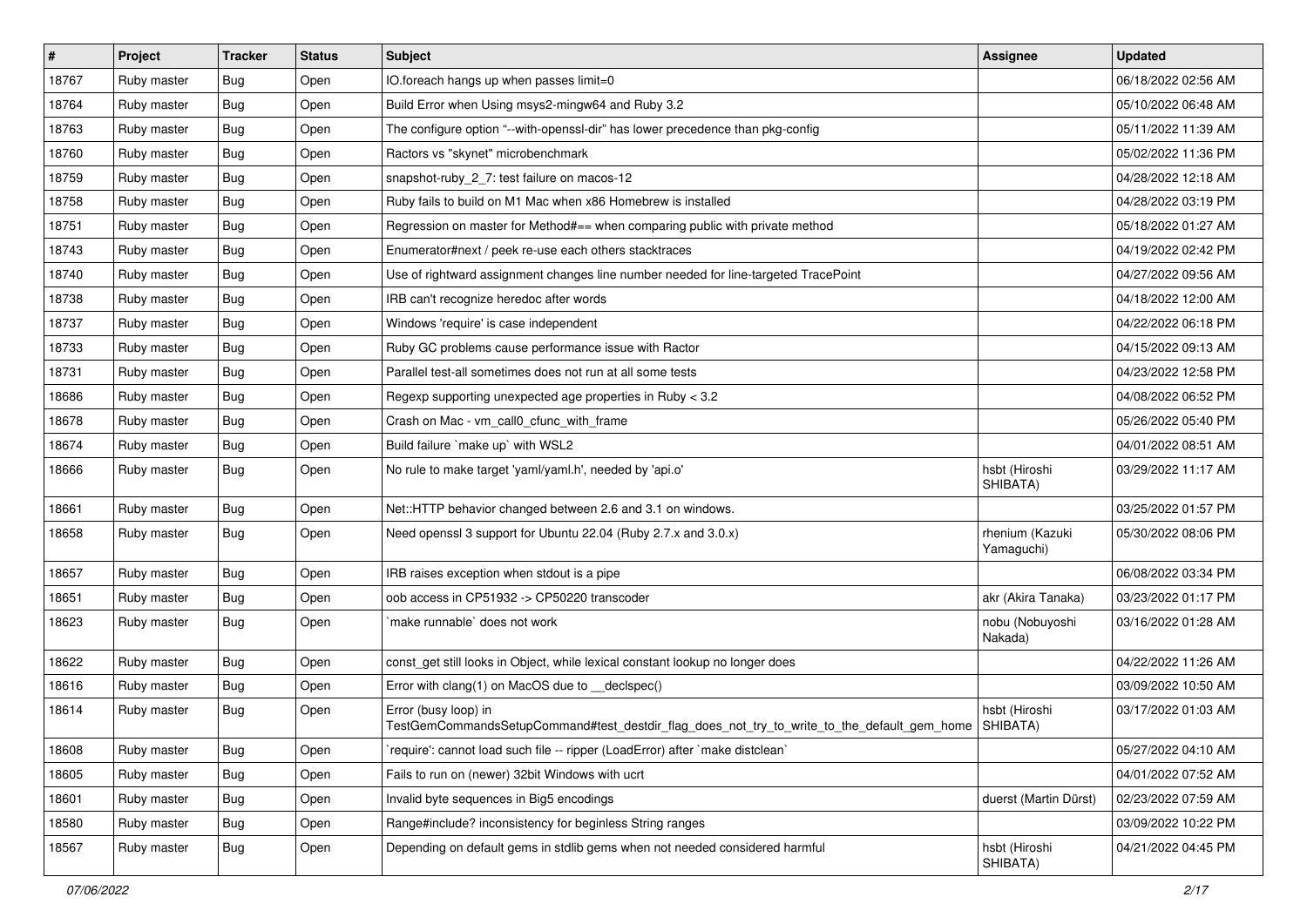| $\vert$ # | Project     | <b>Tracker</b> | <b>Status</b> | Subject                                                                                                        | <b>Assignee</b>              | <b>Updated</b>      |
|-----------|-------------|----------------|---------------|----------------------------------------------------------------------------------------------------------------|------------------------------|---------------------|
| 18553     | Ruby master | <b>Bug</b>     | Open          | Memory leak on compiling method call with kwargs                                                               | ko1 (Koichi Sasada)          | 03/23/2022 09:34 PM |
| 18518     | Ruby master | <b>Bug</b>     | Open          | NoMemoryError + [FATAL] failed to allocate memory for twice 1 << large                                         |                              | 01/28/2022 01:40 PM |
| 18510     | Ruby master | Bug            | Open          | Unexpected waiting for console when starting ruby on windows                                                   |                              | 01/23/2022 02:53 PM |
| 18507     | Ruby master | <b>Bug</b>     | Open          | Incorrect target_os detection in configure script                                                              |                              | 01/25/2022 08:57 AM |
| 18506     | Ruby master | <b>Bug</b>     | Open          | make and make install rebuild items every time unnecessarily - sometimes causing races in parallel installs    |                              | 01/21/2022 01:46 PM |
| 18492     | Ruby master | <b>Bug</b>     | Open          | 'rb rescue2' inside 'rb protect' segfaults on Windows                                                          |                              | 01/14/2022 03:17 PM |
| 18476     | Ruby master | <b>Bug</b>     | Open          | Call to require stuck forever after receiving EAGAIN on writev when running with zeus                          |                              | 02/28/2022 02:55 PM |
| 18473     | Ruby master | <b>Bug</b>     | Open          | Raw data in Socket::Option#inspect on Amazon Linux 2                                                           |                              | 01/11/2022 02:13 PM |
| 18472     | Ruby master | Bug            | Open          | rb_w32_map_errno is not found on Ruby-3.1.0                                                                    |                              | 01/13/2022 09:59 AM |
| 18457     | Ruby master | Bug            | Open          | ruby 2.7.5 fiddle/types.rb use uint32_t but fiddle/cparser.rb lacks uint32_t                                   |                              | 01/03/2022 01:00 PM |
| 18456     | Ruby master | Bug            | Open          | rdoc non-determinism: module includes can be added once or twice to generated .ri                              |                              | 01/01/2022 11:16 PM |
| 18455     | Ruby master | Bug            | Open          | IO#close` has poor performance and difficult to understand semantics.                                          |                              | 04/04/2022 02:02 AM |
| 18454     | Ruby master | <b>Bug</b>     | Open          | YJIT slowing down key Discourse benchmarks                                                                     |                              | 01/04/2022 08:45 AM |
| 18444     | Ruby master | Bug            | Open          | Trapped TSTP causes a locking deadlock in 3.0.3 onward                                                         |                              | 05/26/2022 10:29 PM |
| 18435     | Ruby master | <b>Bug</b>     | Open          | Calling `protected` on ancestor method changes result of `instance_methods(false)`                             |                              | 06/09/2022 10:23 AM |
| 18429     | Ruby master | Bug            | Open          | Configure ruby-3.0.3 on Solaris 10 Unknown keyword 'URL' in './ruby.tmp.pc'                                    |                              | 01/18/2022 09:15 PM |
| 18413     | Ruby master | <b>Bug</b>     | Open          | Segfault in `ripper/lexer.rb`                                                                                  |                              | 12/17/2021 04:49 PM |
| 18412     | Ruby master | <b>Bug</b>     | Open          | Segfault in test_ractor.rb                                                                                     |                              | 12/17/2021 04:23 AM |
| 18396     | Ruby master | <b>Bug</b>     | Open          | An unexpected "hash value omission" syntax error when without parentheses call expr follows                    |                              | 03/29/2022 09:58 PM |
| 18393     | Ruby master | <b>Bug</b>     | Open          | TestReadline#test_interrupt_in_other_thread fails on armv7hl                                                   |                              | 12/07/2021 02:03 PM |
| 18380     | Ruby master | Bug            | Open          | TestAddressResolve#test_socket_getnameinfo_domain_blocking test failures                                       |                              | 12/21/2021 04:22 PM |
| 18379     | Ruby master | Bug            | Open          | [CI] Windows mingw/ucrt - test-all timeout failures                                                            |                              | 12/02/2021 02:23 AM |
| 18359     | Ruby master | Bug            | Open          | [Windows MinGW] warning Please include winsock2.h before windows.h                                             |                              | 11/23/2021 05:07 PM |
| 18338     | Ruby master | <b>Bug</b>     | Open          | Encoding.default_external = Encoding::UTF_16BE may add a wrongly-encoded string to<br><b>\$LOADED FEATURES</b> |                              | 11/15/2021 07:32 AM |
| 18286     | Ruby master | <b>Bug</b>     | Open          | Universal arm64/x86_84 binary built on an x86_64 machine segfaults/is killed on arm64                          |                              | 05/26/2022 09:45 PM |
| 18281     | Ruby master | <b>Bug</b>     | Open          | Ruby 3.1.0: gem uninstall -alx fails to uninstall debug                                                        |                              | 06/16/2022 01:08 AM |
| 18277     | Ruby master | <b>Bug</b>     | Open          | buffer error (Zlib::BufError) in Zlib::Deflate#deflate when using MJIT                                         | k0kubun (Takashi<br>Kokubun) | 01/05/2022 03:04 PM |
| 18269     | Ruby master | <b>Bug</b>     | Open          | trace_opt_not and trace_opt_regexpmatch2 insns are indistinguishable                                           |                              | 11/12/2021 07:44 AM |
| 18258     | Ruby master | <b>Bug</b>     | Open          | Ractor shareable? can be slow and mutates internal object flags.                                               | ko1 (Koichi Sasada)          | 10/21/2021 08:58 AM |
| 18257     | Ruby master | <b>Bug</b>     | Open          | rb_mRubyVMFrozenCore is broken by GC run                                                                       |                              | 02/10/2022 12:36 PM |
| 18255     | Ruby master | <b>Bug</b>     | Open          | ioctl zeroes the last buffer byte                                                                              |                              | 10/25/2021 08:13 AM |
| 18247     | Ruby master | Bug            | Open          | weird results for `Array#slice` or `Array#[]` with argument of type `Enumerator::ArithmeticSequence`           |                              | 03/30/2022 11:05 PM |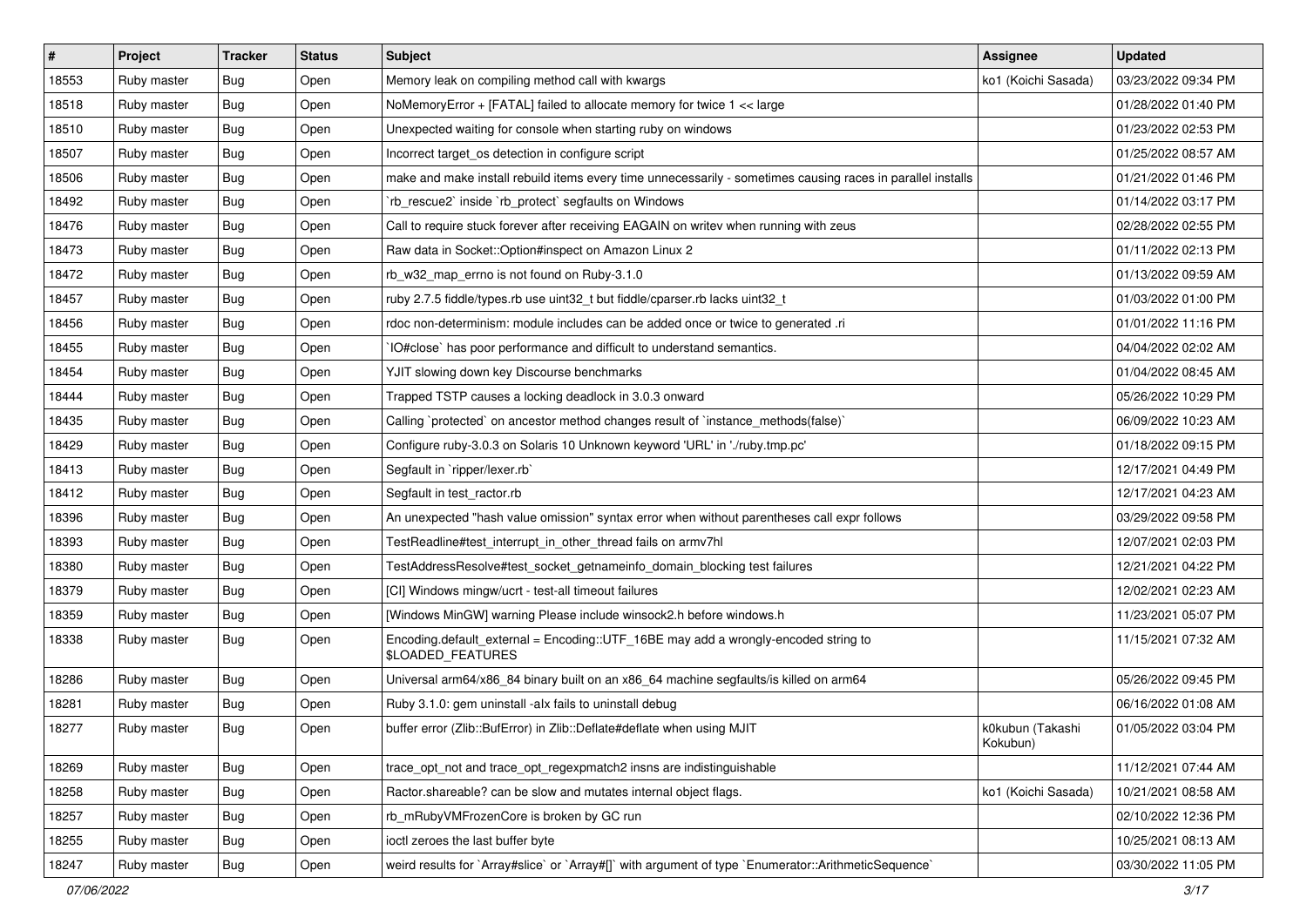| $\vert$ # | Project     | <b>Tracker</b> | <b>Status</b> | Subject                                                                                                                    | <b>Assignee</b>               | <b>Updated</b>      |
|-----------|-------------|----------------|---------------|----------------------------------------------------------------------------------------------------------------------------|-------------------------------|---------------------|
| 18186     | Ruby master | Bug            | Open          | SEGV with system command - MinGW?                                                                                          |                               | 09/22/2021 03:20 PM |
| 18152     | Ruby master | <b>Bug</b>     | Open          | Fix theoretical bug with signals + qsort                                                                                   |                               | 09/08/2021 03:38 PM |
| 18144     | Ruby master | Bug            | Open          | Timeout not working while regular expression match is running                                                              |                               | 09/02/2021 07:08 AM |
| 18132     | Ruby master | <b>Bug</b>     | Open          | TODO: fix ccan/list thread safety                                                                                          |                               | 01/02/2022 08:22 AM |
| 18131     | Ruby master | <b>Bug</b>     | Open          | addr2line.c: Some inlined functions mistakenly shown                                                                       |                               | 08/24/2021 07:59 PM |
| 18129     | Ruby master | <b>Bug</b>     | Open          | Ractor-incompatible global variables can be accessed through alias                                                         |                               | 08/23/2021 10:08 PM |
| 18119     | Ruby master | <b>Bug</b>     | Open          | Ractor crashes when instantiating classes                                                                                  | ko1 (Koichi Sasada)           | 09/14/2021 01:42 AM |
| 18080     | Ruby master | <b>Bug</b>     | Open          | Syntax error on one-line pattern matching                                                                                  |                               | 08/18/2021 12:38 AM |
| 18073     | Ruby master | Bug            | Open          | test/ruby/test_jit.rb: "error: invalid use of '__builtin_va_arg_pack ()"' on Ruby 2.7.4 on gcc 4.8.5                       |                               | 12/03/2021 03:04 PM |
| 18061     | Ruby master | Bug            | Open          | Execshield test: libruby.so.N.N.N: FAIL: property-note test because no .note.gnu.property section found                    |                               | 06/22/2022 07:58 AM |
| 18058     | Ruby master | <b>Bug</b>     | Open          | 3.1.0-dev with MJIT enabled Zlib::BufError during `gem install`                                                            | k0kubun (Takashi<br>Kokubun)  | 08/02/2021 08:31 PM |
| 18036     | Ruby master | Bug            | Open          | Pthread fibers become invalid on fork - different from normal fibers.                                                      | ioquatix (Samuel<br>Williams) | 08/19/2021 07:05 AM |
| 18013     | Ruby master | <b>Bug</b>     | Open          | Unexpected results when mxiing negated character classes and case-folding                                                  |                               | 06/29/2021 12:05 PM |
| 18012     | Ruby master | Bug            | Open          | Case-insensitive character classes can only match multiple code points when top-level character class is<br>not negated    |                               | 06/29/2021 08:35 AM |
| 18010     | Ruby master | Bug            | Open          | Character class with single character gets case-folded with following string                                               |                               | 06/28/2021 09:30 AM |
| 18009     | Ruby master | Bug            | Open          | Regexps \w and \W with /i option and /u option produce inconsistent results under nested negation and<br>intersection      |                               | 06/28/2021 09:09 AM |
| 18002     | Ruby master | <b>Bug</b>     | Open          | s390x: Tests failing without LC_ALL env                                                                                    | jaruga (Jun Aruga)            | 07/12/2021 04:30 PM |
| 17999     | Ruby master | Bug            | Open          | TestMethod#test_zsuper intermittent timeout error on raspbian10-aarch64 CI                                                 |                               | 06/18/2021 01:33 AM |
| 17996     | Ruby master | Bug            | Open          | Cygwin: thread + pipe behavior since Ruby 2.6                                                                              | cruby-cygwin                  | 05/19/2022 08:20 AM |
| 17995     | Ruby master | <b>Bug</b>     | Open          | Slow down when mjit and Ractor are being used at same time                                                                 | k0kubun (Takashi<br>Kokubun)  | 06/11/2022 04:02 AM |
| 17990     | Ruby master | Bug            | Open          | Inconsistent behavior of Regexp quantifiers over characters with complex case foldings                                     |                               | 06/15/2021 11:59 AM |
| 17989     | Ruby master | Bug            | Open          | Case insensitive Regexps do not handle characters with overlapping case foldings                                           |                               | 06/15/2021 11:43 AM |
| 17931     | Ruby master | <b>Bug</b>     | Open          | Compile fails setup option nodynamic                                                                                       |                               | 07/07/2021 08:51 AM |
| 17926     | Ruby master | <b>Bug</b>     | Open          | spec/ruby/core/file/atime_spec.rb: a random failing test on Travis ppc64le                                                 |                               | 06/02/2021 04:35 PM |
| 17925     | Ruby master | <b>Bug</b>     | Open          | Pattern matching syntax using semicolon one-line                                                                           |                               | 06/04/2021 03:08 PM |
| 17878     | Ruby master | Bug            | Open          | bootstraptest/test_ractor.rb:224 a random failing test with "The outgoing-port is already closed<br>(Ractor::ClosedError)" |                               | 09/13/2021 01:10 PM |
| 17817     | Ruby master | <b>Bug</b>     | Open          | --jit outputs ./tmp/_ruby_mjit_*.h: No such file or directory on with TMP                                                  |                               | 04/22/2021 11:57 AM |
| 17799     | Ruby master | <b>Bug</b>     | Open          | Seg fault in rb_class_clear_method_cache                                                                                   |                               | 12/09/2021 05:39 AM |
| 17792     | Ruby master | <b>Bug</b>     | Open          | make notes and make test fail with Ruby3.0.1p64 RaspberryPI 4B Ubuntu 20.10 ARM64                                          |                               | 05/23/2021 08:23 PM |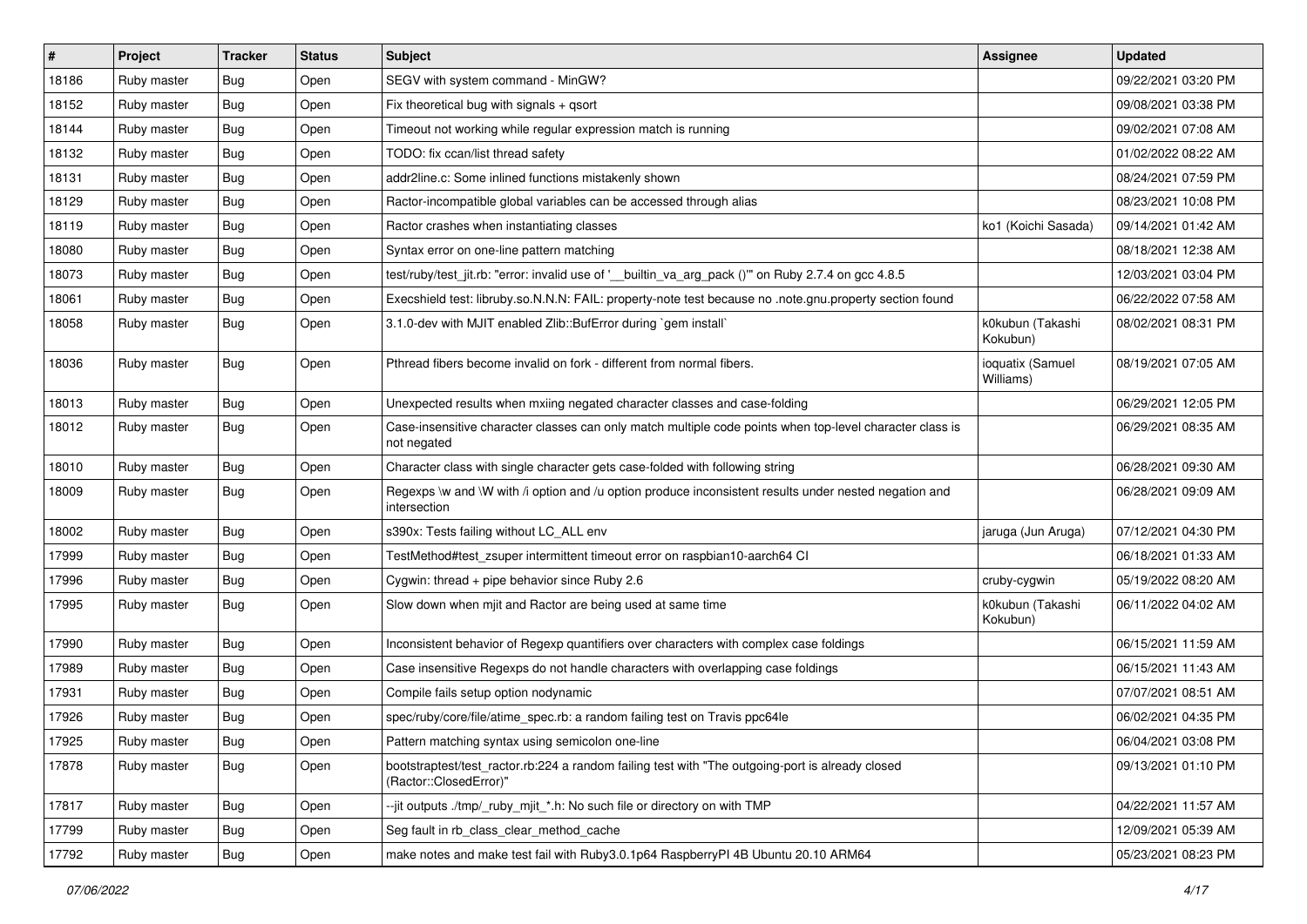| $\vert$ # | Project     | <b>Tracker</b> | <b>Status</b> | <b>Subject</b>                                                                                                                    | <b>Assignee</b>       | <b>Updated</b>      |
|-----------|-------------|----------------|---------------|-----------------------------------------------------------------------------------------------------------------------------------|-----------------------|---------------------|
| 17774     | Ruby master | Bug            | Open          | Quantified empty group causes regex to fail                                                                                       |                       | 10/13/2021 04:43 PM |
| 17722     | Ruby master | <b>Bug</b>     | Open          | define method with shareable results in "defined in a different Ractor"                                                           |                       | 08/24/2021 12:03 PM |
| 17680     | Ruby master | <b>Bug</b>     | Open          | tab completion no longer works on irb3.0                                                                                          |                       | 03/13/2021 08:06 AM |
| 17667     | Ruby master | <b>Bug</b>     | Open          | Module#name needs synchronization                                                                                                 | ko1 (Koichi Sasada)   | 03/02/2021 07:31 AM |
| 17646     | Ruby master | <b>Bug</b>     | Open          | Check for `__builtin_mul_overflow` with `long long` arguments                                                                     |                       | 02/19/2021 06:19 PM |
| 17624     | Ruby master | <b>Bug</b>     | Open          | Ractor.receive is not thread-safe                                                                                                 | ko1 (Koichi Sasada)   | 09/14/2021 01:40 AM |
| 17617     | Ruby master | <b>Bug</b>     | Open          | When a Ractor's incoming port is closed, Ractor.receive_if does not raise Ractor::ClosedError, but instead<br>blocks indefinitely | ko1 (Koichi Sasada)   | 09/14/2021 01:40 AM |
| 17543     | Ruby master | Bug            | Open          | Ractor isolation broken by `self` in shareable proc                                                                               | ko1 (Koichi Sasada)   | 01/29/2021 03:06 PM |
| 17531     | Ruby master | Bug            | Open          | `did_you_mean` not Ractor friendly                                                                                                | ko1 (Koichi Sasada)   | 01/29/2021 08:48 AM |
| 17513     | Ruby master | <b>Bug</b>     | Open          | Methods of shareable objects and UnboundMethods should be shareable                                                               | ko1 (Koichi Sasada)   | 01/06/2021 08:53 PM |
| 17506     | Ruby master | <b>Bug</b>     | Open          | Ractor isolation broken by ThreadGroup                                                                                            |                       | 01/03/2021 08:05 PM |
| 17420     | Ruby master | <b>Bug</b>     | Open          | Unsafe mutation of \$" when doing non-RubyGems require in Ractor                                                                  | ko1 (Koichi Sasada)   | 01/07/2021 01:23 PM |
| 17400     | Ruby master | <b>Bug</b>     | Open          | Incorrect character downcase for Greek Sigma                                                                                      | duerst (Martin Dürst) | 12/17/2020 06:56 AM |
| 17383     | Ruby master | <b>Bug</b>     | Open          | 3.0 recursion memory speed issues                                                                                                 |                       | 12/09/2020 05:41 PM |
| 17373     | Ruby master | <b>Bug</b>     | Open          | Ruby 3.0 is slower at Discourse bench than Ruby 2.7                                                                               |                       | 01/04/2021 06:47 AM |
| 17359     | Ruby master | <b>Bug</b>     | Open          | Ractor copy mode is not Ractor-safe                                                                                               | ko1 (Koichi Sasada)   | 12/02/2020 05:42 PM |
| 17354     | Ruby master | Bug            | Open          | Module#const_source_location is misleading for constants awaiting autoload                                                        |                       | 03/26/2021 05:56 PM |
| 17337     | Ruby master | <b>Bug</b>     | Open          | Don't embed Ruby build-time configuration in Ruby                                                                                 |                       | 12/21/2020 04:17 PM |
| 17263     | Ruby master | <b>Bug</b>     | Open          | Fiber context switch degrades with number of fibers, limit on number of fibers                                                    |                       | 01/31/2022 02:47 PM |
| 17180     | Ruby master | <b>Bug</b>     | Open          | Ractor and constant referencing                                                                                                   |                       | 09/20/2020 05:43 PM |
| 17159     | Ruby master | <b>Bug</b>     | Open          | extend `define method` for Ractor                                                                                                 |                       | 10/29/2020 04:06 PM |
| 17146     | Ruby master | <b>Bug</b>     | Open          | Queue operations are allowed after it is frozen                                                                                   |                       | 10/20/2021 08:32 PM |
| 17142     | Ruby master | <b>Bug</b>     | Open          | Ruby fails to build in AIX                                                                                                        |                       | 03/20/2021 07:08 AM |
| 17037     | Ruby master | <b>Bug</b>     | Open          | rounding of Rational#to_f                                                                                                         |                       | 08/26/2020 03:54 AM |
| 16997     | Ruby master | <b>Bug</b>     | Open          | IO#gets converts some \r\n to \n with universal newline: false                                                                    |                       | 08/26/2020 05:20 PM |
| 16959     | Ruby master | <b>Bug</b>     | Open          | Weakmap has specs and third-party usage despite being a private API                                                               |                       | 06/13/2020 08:54 PM |
| 16927     | Ruby master | <b>Bug</b>     | Open          | String#tr won't return the expected result for some sign with diacritics                                                          |                       | 06/01/2020 05:24 AM |
| 16920     | Ruby master | <b>Bug</b>     | Open          | TestThread#test_signal_at_join fails on aarch64                                                                                   |                       | 12/07/2021 02:17 PM |
| 16905     | Ruby master | <b>Bug</b>     | Open          | Ruby required to build Ruby on Haiku?                                                                                             |                       | 05/24/2020 08:08 AM |
| 16829     | Ruby master | <b>Bug</b>     | Open          | Exceptions raised from within an enumerated method lose part of their stacktrace                                                  |                       | 05/20/2022 07:25 PM |
| 16820     | Ruby master | Bug            | Open          | LEGAL is out of sync                                                                                                              |                       | 08/19/2020 11:08 AM |
| 16810     | Ruby master | <b>Bug</b>     | Open          | ruby segfaults on s390x with musl libc                                                                                            |                       | 03/05/2021 01:38 AM |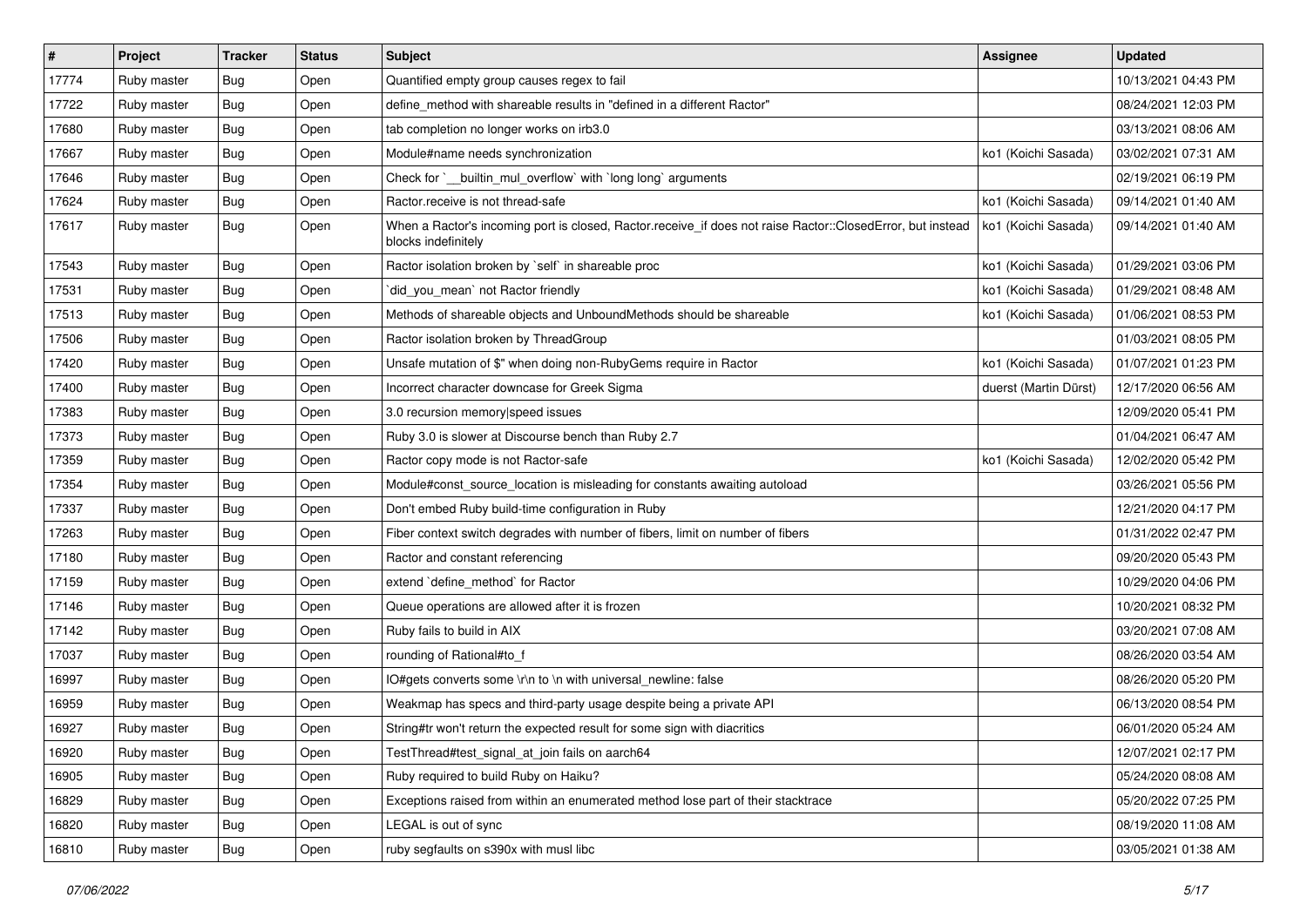| $\pmb{\#}$ | Project     | <b>Tracker</b> | <b>Status</b> | <b>Subject</b>                                                                                                                                        | Assignee                      | <b>Updated</b>      |
|------------|-------------|----------------|---------------|-------------------------------------------------------------------------------------------------------------------------------------------------------|-------------------------------|---------------------|
| 16493      | Ruby master | <b>Bug</b>     | Open          | TestThreadQueue#test thr kill is flaky on AArch64                                                                                                     |                               | 01/09/2020 09:39 AM |
| 16492      | Ruby master | Bug            | Open          | TestBugReporter#test_bug_reporter_add test failures                                                                                                   | jaruga (Jun Aruga)            | 08/24/2021 01:12 PM |
| 16288      | Ruby master | <b>Bug</b>     | Open          | Segmentation fault with finalizers, threads                                                                                                           |                               | 12/19/2019 07:46 PM |
| 16265      | Ruby master | <b>Bug</b>     | Open          | Test (spec) failure using current MSYS2 tools, related to -fstack-protector and possibly<br>D FORTIFY SOURCE=2                                        |                               | 12/03/2019 03:09 PM |
| 16185      | Ruby master | Bug            | Open          | basictest failure on AIX 6.1 for 64bit build                                                                                                          | kanemoto (Yutaka<br>Kanemoto) | 10/15/2019 12:05 AM |
| 16158      | Ruby master | <b>Bug</b>     | Open          | 'st" Character Sequence In Regex Look-Behind Causes Illegal Pattern Error When Combined With POSIX<br>Bracket Expressions And Case Insensitivity Flag |                               | 09/17/2019 09:37 AM |
| 16145      | Ruby master | <b>Bug</b>     | Open          | regexp match error if mixing /i, character classes, and utf8                                                                                          |                               | 09/06/2019 05:52 AM |
| 15993      | Ruby master | <b>Bug</b>     | Open          | 'require' doesn't work if there are Cyrillic chars in the path to Ruby dir                                                                            |                               | 07/09/2021 04:08 PM |
| 15764      | Ruby master | <b>Bug</b>     | Open          | Whitespace and control characters should not be permitted in tokens                                                                                   | matz (Yukihiro<br>Matsumoto)  | 04/22/2019 07:48 AM |
| 15599      | Ruby master | <b>Bug</b>     | Open          | Mixing autoload and require causes deadlock and incomplete definition.                                                                                |                               | 02/12/2019 01:40 PM |
| 15598      | Ruby master | <b>Bug</b>     | Open          | Deadlock on mutual reference of autoloaded constants                                                                                                  |                               | 03/20/2019 10:58 AM |
| 15438      | Ruby master | <b>Bug</b>     | Open          | Threads can't switch faster than TIME_QUANTUM_(NSEC USEC MSEC)                                                                                        |                               | 03/25/2019 08:53 PM |
| 15428      | Ruby master | Bug            | Open          | Refactor Proc# $>$ and # $<<$                                                                                                                         |                               | 08/20/2021 06:31 PM |
| 15423      | Ruby master | <b>Bug</b>     | Open          | fork leapfrog leaks memory on FreeBSD 11.2                                                                                                            |                               | 12/16/2018 02:28 PM |
| 15386      | Ruby master | <b>Bug</b>     | Open          | [PATCH] io.c (rb io check char readable): do not io fflush buffered sockets                                                                           |                               | 12/06/2018 11:38 AM |
| 15367      | Ruby master | <b>Bug</b>     | Open          | IO.select is not resumed when io-object gets closed                                                                                                   |                               | 12/03/2018 10:22 AM |
| 15334      | Ruby master | Bug            | Open          | child_info_fork::abort: address space needed by 'emoji_iso2022_kddi.so' on cygwin                                                                     | cruby-cygwin                  | 05/19/2022 08:20 AM |
| 15315      | Ruby master | Bug            | Open          | ec switch can still lose interrupts                                                                                                                   | ko1 (Koichi Sasada)           | 11/20/2018 09:32 AM |
| 15310      | Ruby master | Bug            | Open          | [PATCH] thread pthread.c: close race from UBF TIMER and non-GVL-releasing thread                                                                      |                               | 11/20/2018 12:50 AM |
| 15263      | Ruby master | Bug            | Open          | [PATCH] vm trace.c (postponed job register): only hit main thread                                                                                     | ko1 (Koichi Sasada)           | 10/27/2018 11:35 PM |
| 15247      | Ruby master | Bug            | Open          | Windows - TEMP folder, non 8.3 & drive, fails & errors in test-all (ruby & rdoc)                                                                      |                               | 10/23/2018 05:02 PM |
| 15097      | Ruby master | Bug            | Open          | Gem install fails on Ruby 2.5.1 with Cygwin (get_dns_server_list undefined)                                                                           | cruby-cygwin                  | 05/19/2022 08:20 AM |
| 15072      | Ruby master | Bug            | Open          | thread.c:4356:5: error: implicit declaration of function 'ubf list atfork'                                                                            | normalperson (Eric<br>Wong)   | 09/20/2018 03:32 AM |
| 14971      | Ruby master | <b>Bug</b>     | Open          | error: implicit declaration of function 'rb_vm_call0                                                                                                  | nobu (Nobuyoshi<br>Nakada)    | 09/06/2018 03:53 AM |
| 14957      | Ruby master | <b>Bug</b>     | Open          | MinGW, gcc 8.2.0, bootstraptest test_thread.rb - failure ?                                                                                            |                               | 08/03/2018 02:46 PM |
| 14906      | Ruby master | <b>Bug</b>     | Open          | MinGW failure - TestIO#test_copy_stream_no_busy_wait                                                                                                  |                               | 07/12/2018 03:52 AM |
| 14838      | Ruby master | <b>Bug</b>     | Open          | RegexpError with double "s" in look-behind assertion in case-insensitive unicode regexp                                                               |                               | 06/09/2018 04:04 PM |
| 14826      | Ruby master | Bug            | Open          | make: *** [.ext/include/sparc-solaris2.10/rb_mjit_min_header-2.6.0.h] Error 1 on Solaris 10 with very old<br>gcc3                                     |                               | 06/05/2018 02:02 PM |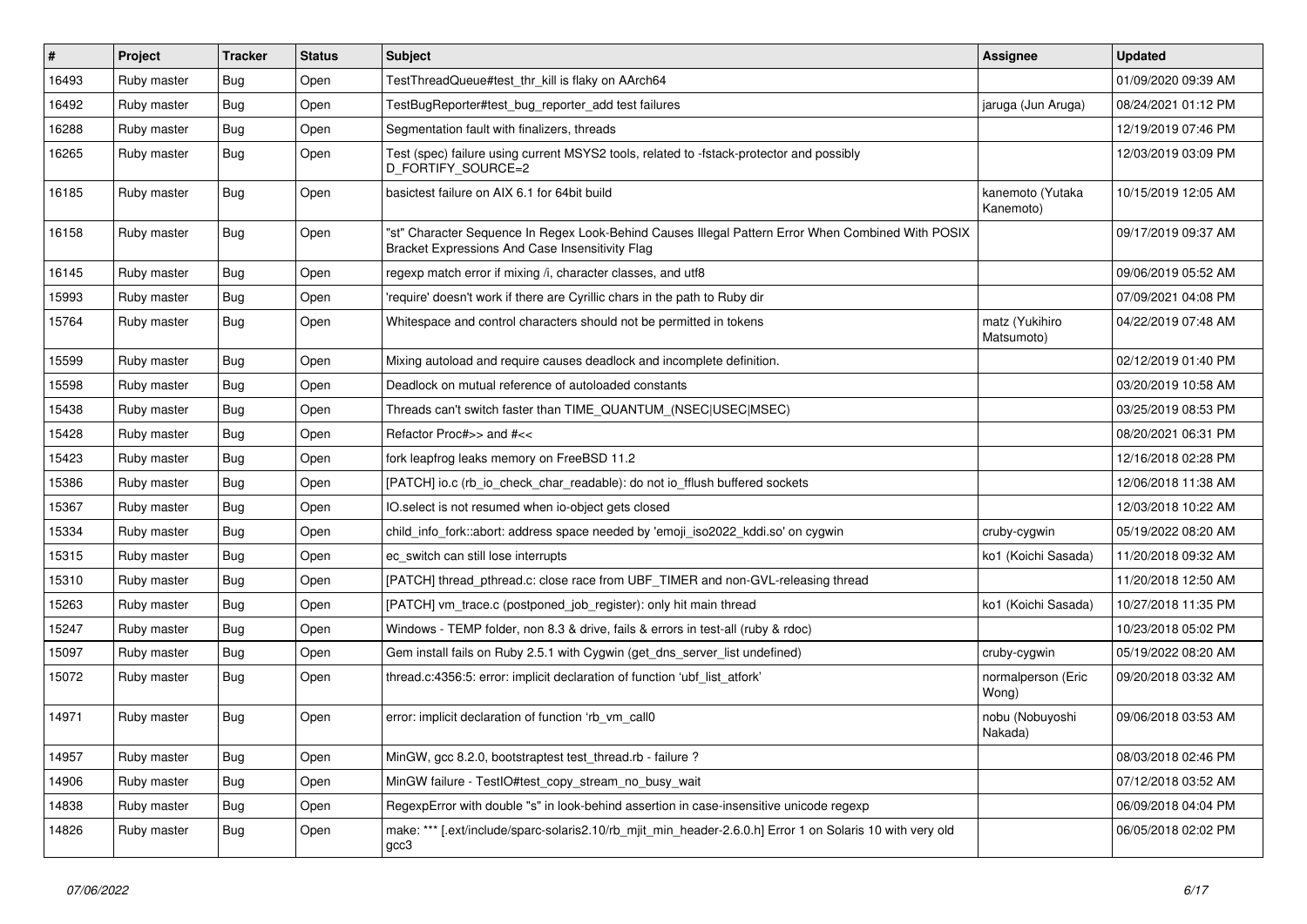| $\vert$ # | Project     | <b>Tracker</b> | <b>Status</b> | Subject                                                                                               | Assignee             | <b>Updated</b>      |
|-----------|-------------|----------------|---------------|-------------------------------------------------------------------------------------------------------|----------------------|---------------------|
| 14761     | Ruby master | Bug            | Open          | TestThread#test_join_limits hangs up on Solaris 10 with gcc                                           |                      | 05/16/2018 05:23 AM |
| 14681     | Ruby master | <b>Bug</b>     | Open          | 'syswrite': stream closed in another thread (IOError)                                                 |                      | 04/22/2018 12:12 AM |
| 14640     | Ruby master | <b>Bug</b>     | Open          | [win32] File.realpath treats a relative path with a drive letter as an absolute path.                 | cruby-windows        | 12/10/2018 07:09 AM |
| 14582     | Ruby master | Bug            | Open          | Unable to use `method_entry` and `method_return` tracing probes since 2.5                             |                      | 06/18/2021 06:08 PM |
| 14480     | Ruby master | <b>Bug</b>     | Open          | miniruby crashing when compiled with -O2 or -O1 on aarch64                                            |                      | 02/23/2021 10:35 AM |
| 14474     | Ruby master | <b>Bug</b>     | Open          | skip "TestException#test_thread_signal_location" as known bug                                         |                      | 12/10/2018 07:09 AM |
| 14422     | Ruby master | <b>Bug</b>     | Open          | Ruby configuration options should not be reused for gem builds                                        |                      | 03/05/2018 03:32 PM |
| 14418     | Ruby master | Bug            | Open          | ruby 2.5 slow regexp execution                                                                        |                      | 12/29/2019 10:34 AM |
| 14387     | Ruby master | <b>Bug</b>     | Open          | Ruby 2.5 <sup>D</sup> Alpine Linux 000000000000 SystemStackError 00000                                |                      | 04/21/2020 03:13 PM |
| 14364     | Ruby master | Bug            | Open          | Regexp last match variable in procs                                                                   |                      | 09/14/2018 05:28 AM |
| 14083     | Ruby master | <b>Bug</b>     | Open          | Refinement in block calling incorrect method                                                          |                      | 11/05/2017 07:36 PM |
| 14064     | Ruby master | Bug            | Open          | test-all with and without -j - incorrect assertions and missing test methods                          |                      | 11/03/2017 10:54 PM |
| 14049     | Ruby master | <b>Bug</b>     | Open          | SEGV svn 60401 require_relative                                                                       |                      | 10/26/2017 05:25 PM |
| 13644     | Ruby master | <b>Bug</b>     | Open          | Windows - Setting Time.now                                                                            |                      | 06/11/2017 03:43 AM |
| 13571     | Ruby master | <b>Bug</b>     | Open          | Script arguments, encoding, windows / MinGW                                                           |                      | 11/12/2017 10:53 PM |
| 13542     | Ruby master | <b>Bug</b>     | Open          | MinGW trunk Builds - Summary of Issues                                                                |                      | 05/19/2017 07:04 PM |
| 13500     | Ruby master | <b>Bug</b>     | Open          | MinGW TestArity#test_proc_err_mess stops testing                                                      |                      | 04/26/2017 03:27 PM |
| 13485     | Ruby master | <b>Bug</b>     | Open          | MinGW TestEnumerable#test_callcc SEGV info                                                            |                      | 04/19/2017 04:17 PM |
| 13164     | Ruby master | Bug            | Open          | A second `SystemStackError` exception results in `Segmentation fault (core dumped)`                   |                      | 04/14/2017 01:05 PM |
| 13151     | Ruby master | <b>Bug</b>     | Open          | File.writable? doesn't report correctly if a directory is writable on Windows.                        |                      | 01/23/2017 05:46 PM |
| 12852     | Ruby master | Bug            | Open          | URI.parse can't handle non-ascii URIs                                                                 | akira (akira yamada) | 12/12/2016 06:39 PM |
| 12689     | Ruby master | <b>Bug</b>     | Open          | Thread isolation of $$~$ and $$$                                                                      |                      | 04/01/2021 08:51 PM |
| 12500     | Ruby master | Bug            | Open          | TestProcess#test_aspawn_too_long_path fails on mips with "argument too big"                           |                      | 12/29/2019 10:38 AM |
| 12280     | Ruby master | <b>Bug</b>     | Open          | IO.copy_stream(IO, IO) fails with "pread() not implemented"                                           |                      | 04/28/2016 05:51 AM |
| 12179     | Ruby master | <b>Bug</b>     | Open          | Build failure due to VPATH expansion                                                                  |                      | 04/14/2016 01:55 AM |
| 11840     | Ruby master | <b>Bug</b>     | Open          | Error with "make check" on Cygwin                                                                     | cruby-cygwin         | 05/19/2022 08:20 AM |
| 11808     | Ruby master | <b>Bug</b>     | Open          | Different behavior between Enumerable#grep and Array#grep                                             | ko1 (Koichi Sasada)  | 10/26/2020 04:36 AM |
| 11582     | Ruby master | Bug            | Open          | On Solaris, Rational#** returns -Infinity for Rational(0) when passed a negative Float                |                      | 10/13/2015 03:12 AM |
| 11514     | Ruby master | Bug            | Open          | AIX6.1 - Ruby 2.2.3 - Segmentation fault in :byteslice                                                |                      | 09/18/2015 07:39 AM |
| 11438     | Ruby master | <b>Bug</b>     | Open          | native_thread_init_stack() get machine.stack_start unequal to thread's stack start address, x86 win32 | cruby-windows        | 08/13/2015 07:31 AM |
| 11230     | Ruby master | <b>Bug</b>     | Open          | Should rb struct s members() be public API?                                                           |                      | 04/17/2021 05:06 PM |
| 11183     | Ruby master | <b>Bug</b>     | Open          |                                                                                                       |                      | 05/26/2015 08:32 AM |
| 11177     | Ruby master | <b>Bug</b>     | Open          | DATADEOFOODOOOOO                                                                                      |                      | 05/25/2015 03:49 AM |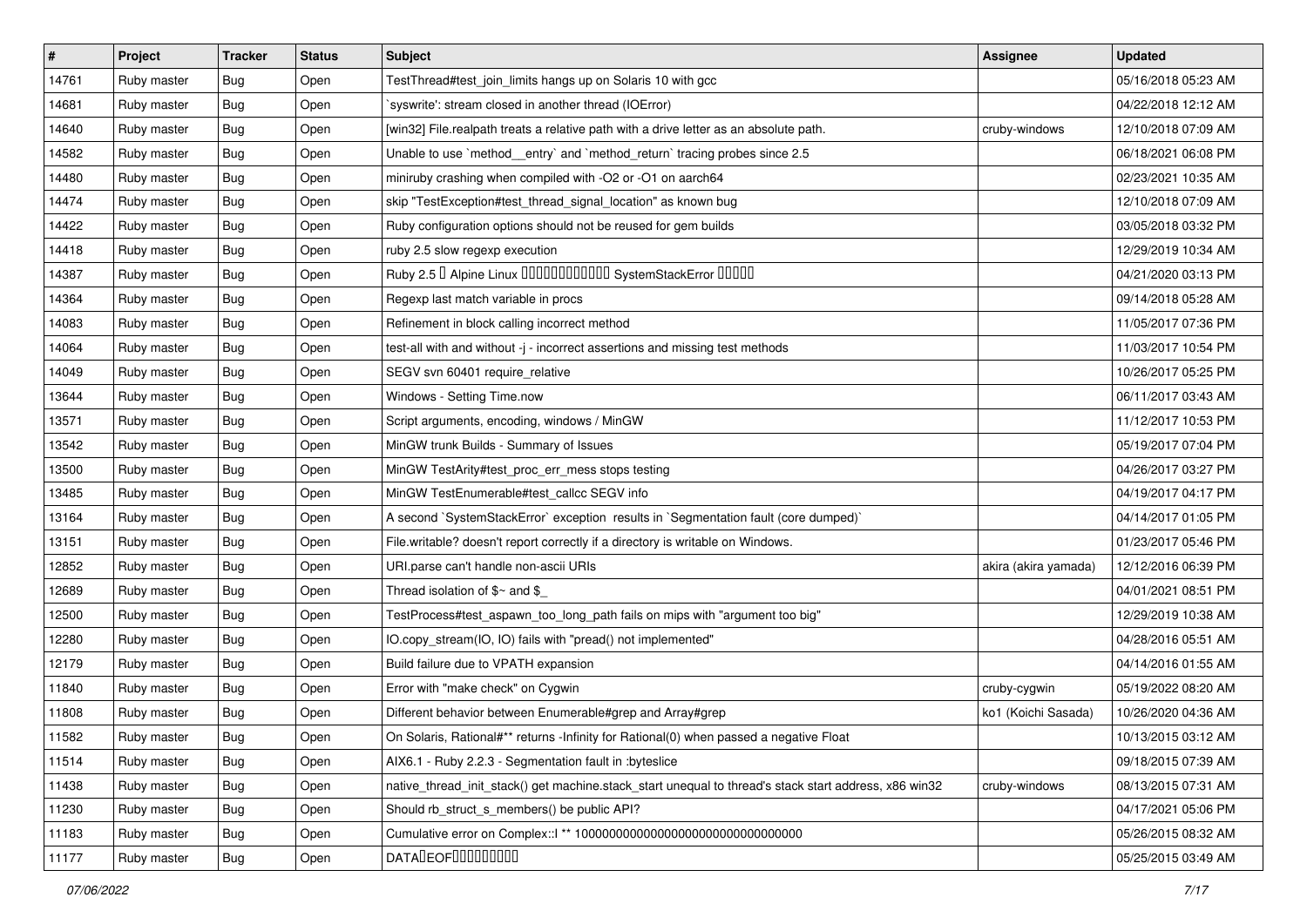| $\pmb{\#}$ | Project     | <b>Tracker</b> | <b>Status</b> | Subject                                                                                                                                                             | Assignee                            | <b>Updated</b>      |
|------------|-------------|----------------|---------------|---------------------------------------------------------------------------------------------------------------------------------------------------------------------|-------------------------------------|---------------------|
| 11174      | Ruby master | <b>Bug</b>     | Open          | threads memory leak                                                                                                                                                 | ko1 (Koichi Sasada)                 | 06/17/2019 03:17 PM |
| 11142      | Ruby master | <b>Bug</b>     | Open          | Command line argument parser on windows handles double quotes inconsistently.                                                                                       | usa (Usaku<br>NAKAMURA)             | 05/12/2015 04:09 PM |
| 11064      | Ruby master | <b>Bug</b>     | Open          | #singleton_methods for objects with special singleton_class returns an empty array                                                                                  |                                     | 01/31/2022 05:02 AM |
| 10580      | Ruby master | <b>Bug</b>     | Open          | TestProcess#test_deadlock_by_signal_at_forking fails on ARM                                                                                                         | akr (Akira Tanaka)                  | 12/30/2019 03:00 AM |
| 10436      | Ruby master | <b>Bug</b>     | Open          | ruby -c and ripper inconsistency: m(&nil) {}                                                                                                                        |                                     | 08/27/2019 12:08 AM |
| 10416      | Ruby master | Bug            | Open          | Create mechanism for updating of Unicode data files downstreams when we want                                                                                        | nobu (Nobuyoshi<br>Nakada)          | 10/08/2021 06:40 AM |
| 10128      | Ruby master | <b>Bug</b>     | Open          | Quoting problem for arguments of Kernel.system, Kernel.exec on Windows                                                                                              | cruby-windows                       | 12/30/2019 03:00 AM |
| 10009      | Ruby master | <b>Bug</b>     | Open          | IO operation is 10x slower in multi-thread environment                                                                                                              | ko1 (Koichi Sasada)                 | 05/21/2015 07:19 AM |
| 9760       | Ruby master | <b>Bug</b>     | Open          | mkmf does not allow for linking against custom libraries when a system library is present                                                                           |                                     | 05/24/2016 08:11 AM |
| 9507       | Ruby master | <b>Bug</b>     | Open          | Ruby 2.1.0 is broken on ARMv5: tried to create Proc object without a block                                                                                          | charliesome (Charlie<br>Somerville) | 01/05/2018 09:00 PM |
| 9435       | Ruby master | <b>Bug</b>     | Open          | Kernel.system problem                                                                                                                                               |                                     | 12/30/2019 03:00 AM |
| 9409       | Ruby master | <b>Bug</b>     | Open          | Cygwin I "filesystem" I encoding IIIIIIIIIIIII                                                                                                                      | cruby-cygwin                        | 05/19/2022 08:20 AM |
| 8444       | Ruby master | <b>Bug</b>     | Open          | Regexp vars \$~ and friends are not thread local                                                                                                                    | ko1 (Koichi Sasada)                 | 07/30/2019 07:38 AM |
| 8185       | Ruby master | <b>Bug</b>     | Open          | Thread/fork issue                                                                                                                                                   |                                     | 12/30/2019 03:00 AM |
| 7892       | Ruby master | <b>Bug</b>     | Open          | MIME encoding bug of NKF.nkf                                                                                                                                        | naruse (Yui NARUSE)                 | 12/25/2017 06:15 PM |
| 7840       | Ruby master | <b>Bug</b>     | Open          | -Wdeclaration-after-statement is valid for C/ObjC but not for C++                                                                                                   | nobu (Nobuyoshi<br>Nakada)          | 06/02/2020 04:41 PM |
| 7742       | Ruby master | <b>Bug</b>     | Open          | System encoding (Windows-1258) is not recognized by Ruby to convert back to UTF-8                                                                                   | duerst (Martin Dürst)               | 12/25/2017 06:15 PM |
| 4173       | Ruby master | <b>Bug</b>     | Open          | TestProcess#test_wait_and_sigchild DDDDDDDD                                                                                                                         |                                     | 03/15/2018 08:29 AM |
| 18808      | Ruby master | <b>Bug</b>     | Assigned      | Cannot compile ruby 3.1.2 on powerpc64le-linux without disabling the jit features                                                                                   | k0kubun (Takashi<br>Kokubun)        | 06/20/2022 10:40 AM |
| 18790      | Ruby master | <b>Bug</b>     | Assigned      | cannot load such file -- digest (LoadError)                                                                                                                         | hsbt (Hiroshi<br>SHIBATA)           | 06/06/2022 12:41 AM |
| 18727      | Ruby master | <b>Bug</b>     | Assigned      | Make failed on x86_64-cygwin (LoadError)                                                                                                                            | peterzhu2118 (Peter<br>Zhu)         | 04/16/2022 05:15 AM |
| 18677      | Ruby master | <b>Bug</b>     | Assigned      | BigDecimal#power (**) returns FloatDomainError when passing an infinite parameter                                                                                   | mrkn (Kenta Murata)                 | 04/20/2022 02:04 AM |
| 18572      | Ruby master | <b>Bug</b>     | Assigned      | Performance regression when invoking refined methods                                                                                                                | ko1 (Koichi Sasada)                 | 02/10/2022 12:48 AM |
| 18464      | Ruby master | <b>Bug</b>     | Assigned      | RUBY INTERNAL EVENT NEWOBJ tracepoint causes an interpreter crash when combined with Ractors                                                                        | ko1 (Koichi Sasada)                 | 06/08/2022 08:25 AM |
| 18381      | Ruby master | <b>Bug</b>     | Assigned      | Default vs Bundled gems                                                                                                                                             | hsbt (Hiroshi<br>SHIBATA)           | 12/15/2021 11:09 AM |
| 18355      | Ruby master | Bug            | Assigned      | require("pathname") within rack application chnages behaviors of Pathname methods, such as absolute?(),<br>when there are two versions of 'pathname' gem installed. | hsbt (Hiroshi<br>SHIBATA)           | 11/30/2021 08:01 AM |
| 18337      | Ruby master | <b>Bug</b>     | Assigned      | Ruby allows zero-width characters in identifiers                                                                                                                    | duerst (Martin Dürst)               | 11/24/2021 09:13 AM |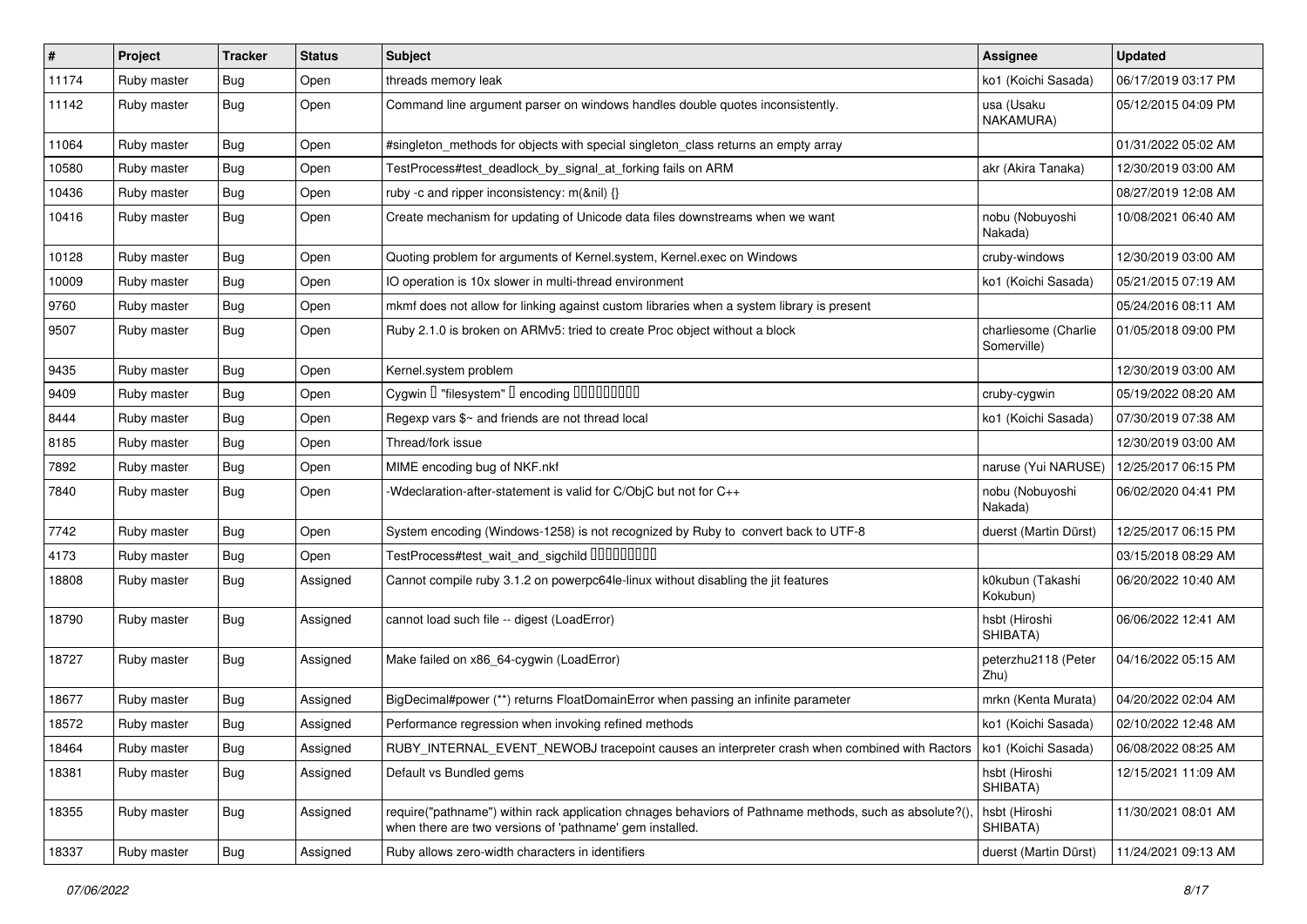| $\vert$ # | Project     | <b>Tracker</b> | <b>Status</b> | <b>Subject</b>                                                                                  | <b>Assignee</b>               | <b>Updated</b>      |
|-----------|-------------|----------------|---------------|-------------------------------------------------------------------------------------------------|-------------------------------|---------------------|
| 18169     | Ruby master | <b>Bug</b>     | Assigned      | Local copies of gemified libraries are being released out of sync with their gems               | hsbt (Hiroshi<br>SHIBATA)     | 02/25/2022 05:40 PM |
| 18142     | Ruby master | Bug            | Assigned      | Segmentation fault with Ruby 3.0.2                                                              | k0kubun (Takashi<br>Kokubun)  | 09/02/2021 07:43 AM |
| 18133     | Ruby master | <b>Bug</b>     | Assigned      | LTO: TestGCCompact#test_ast_compacts segfaults on i686                                          |                               | 04/23/2022 04:19 PM |
| 18034     | Ruby master | <b>Bug</b>     | Assigned      | Segmentation fault fiddle with `--enable-bundled-libffi` and macOS                              | kou (Kouhei Sutou)            | 11/30/2021 07:39 AM |
| 18024     | Ruby master | <b>Bug</b>     | Assigned      | Ractor crashes when connections are closed in multiple Ractors                                  | ko1 (Koichi Sasada)           | 12/14/2021 04:41 PM |
| 17998     | Ruby master | <b>Bug</b>     | Assigned      | ractor: process hanging (with ractors initialized, but not being used)                          | ko1 (Koichi Sasada)           | 12/02/2021 08:17 PM |
| 17882     | Ruby master | <b>Bug</b>     | Assigned      | bootstraptest/test_ractor.rb:224 segfaults on Cygwin                                            | cruby-cygwin                  | 05/19/2022 08:20 AM |
| 17826     | Ruby master | Bug            | Assigned      | Ractor#take hangs if used in multiple Threads                                                   | ko1 (Koichi Sasada)           | 12/15/2021 01:30 PM |
| 17679     | Ruby master | <b>Bug</b>     | Assigned      | Ractor incoming channel can consume unlimited resources                                         | ko1 (Koichi Sasada)           | 06/30/2022 10:49 AM |
| 17678     | Ruby master | <b>Bug</b>     | Assigned      | Ractors do not restart after fork                                                               | ko1 (Koichi Sasada)           | 03/09/2021 12:42 AM |
| 17677     | Ruby master | <b>Bug</b>     | Assigned      | Ractor crashes fork when blocking                                                               | ko1 (Koichi Sasada)           | 03/09/2021 12:42 AM |
| 17676     | Ruby master | Bug            | Assigned      | Accessing ENV from Ractor raises IsolationError                                                 | ko1 (Koichi Sasada)           | 03/09/2021 02:37 AM |
| 17664     | Ruby master | <b>Bug</b>     | Assigned      | Behavior of sockets changed in Ruby 3.0 to non-blocking                                         | ioquatix (Samuel<br>Williams) | 07/12/2021 10:28 AM |
| 17578     | Ruby master | <b>Bug</b>     | Assigned      | mkmf experimental C++ Support                                                                   | nobu (Nobuyoshi<br>Nakada)    | 01/27/2021 03:51 AM |
| 17516     | Ruby master | <b>Bug</b>     | Assigned      | forking in a ractor causes Ruby to crash                                                        | ko1 (Koichi Sasada)           | 11/30/2021 05:26 AM |
| 17478     | Ruby master | <b>Bug</b>     | Assigned      | Ruby3.0 is slower than Ruby2.7.2 when parsing a large CSV file                                  | kou (Kouhei Sutou)            | 11/24/2021 05:12 AM |
| 17289     | Ruby master | Bug            | Assigned      | Time#strftime occurs Segmentation Fault on ruby-2.7.2p137                                       | shyouhei (Shyouhei<br>Urabe)  | 11/05/2020 07:57 AM |
| 17196     | Ruby master | <b>Bug</b>     | Assigned      | Segmentation Fault with Socket#close in Ractors                                                 | ko1 (Koichi Sasada)           | 03/20/2022 01:52 PM |
| 16951     | Ruby master | <b>Bug</b>     | Assigned      | Consistently referer dependencies                                                               | hsbt (Hiroshi<br>SHIBATA)     | 06/17/2021 06:15 AM |
| 16842     | Ruby master | <b>Bug</b>     | Assigned      | inspect` prints the UTF-8 character U+0085 (NEXT LINE) verbatim even though it is not printable | duerst (Martin Dürst)         | 02/26/2021 05:43 AM |
| 16836     | Ruby master | <b>Bug</b>     | Assigned      | configure-time LDFLAGS leak into ruby pkg-config file                                           | nobu (Nobuyoshi<br>Nakada)    | 08/14/2021 09:10 AM |
| 16819     | Ruby master | <b>Bug</b>     | Assigned      | Line reporting off by one when reporting line of a hash?                                        | ko1 (Koichi Sasada)           | 06/16/2020 05:57 PM |
| 16776     | Ruby master | <b>Bug</b>     | Assigned      | Regression in coverage library                                                                  | ko1 (Koichi Sasada)           | 11/24/2021 07:26 AM |
| 16694     | Ruby master | <b>Bug</b>     | Assigned      | JIT vs hardened GCC with PCH                                                                    | k0kubun (Takashi<br>Kokubun)  | 02/02/2021 07:38 AM |
| 16497     | Ruby master | <b>Bug</b>     | Assigned      | StringIO#internal encoding is broken (more severely in 2.7)                                     | nobu (Nobuyoshi<br>Nakada)    | 10/26/2021 04:31 PM |
| 15550     | Ruby master | Bug            | Assigned      | Windows - gem bin files - can't run from bash shell                                             | hsbt (Hiroshi<br>SHIBATA)     | 03/20/2019 01:05 AM |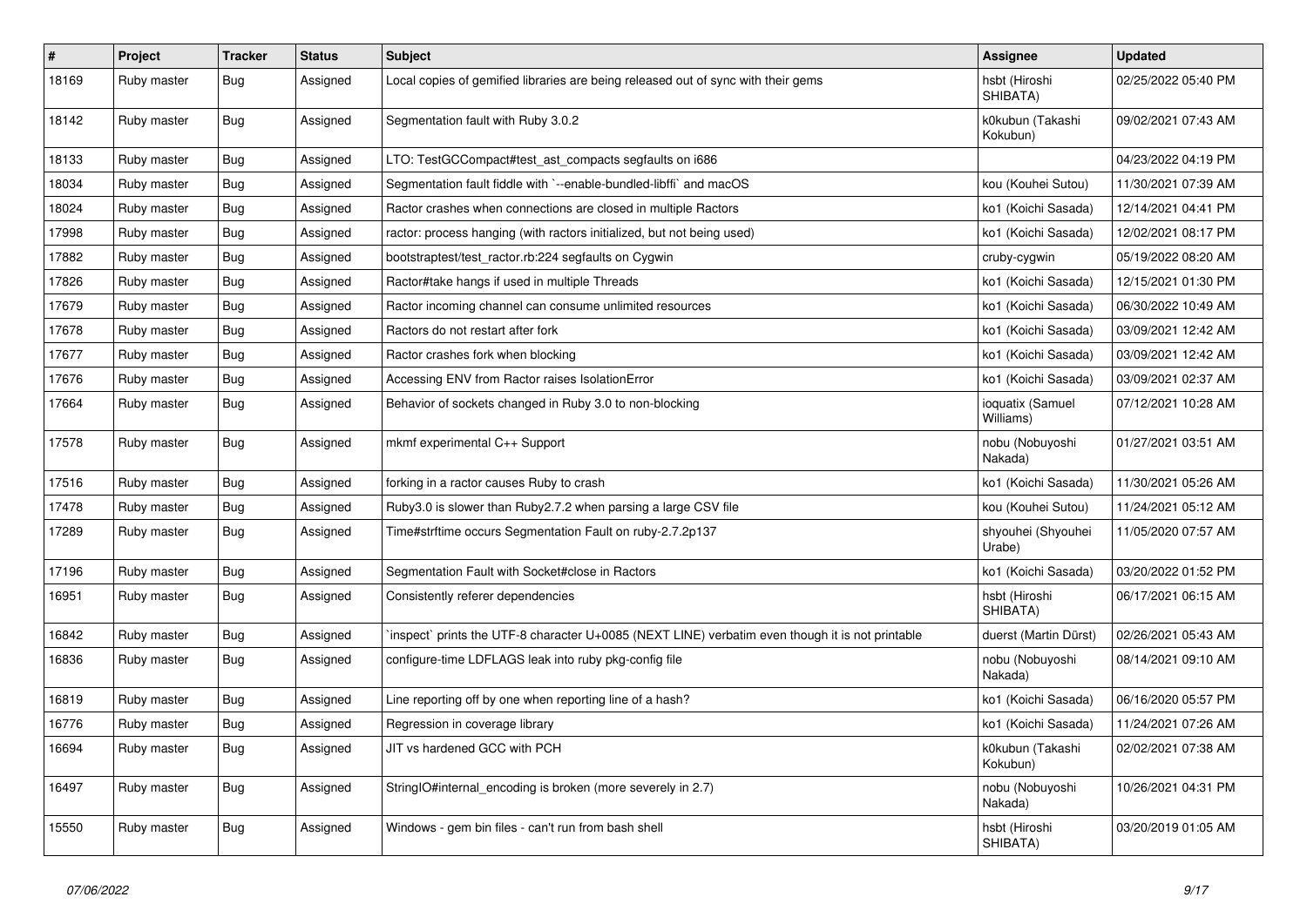| $\sharp$ | Project     | <b>Tracker</b> | <b>Status</b> | <b>Subject</b>                                                                                                            | <b>Assignee</b>               | <b>Updated</b>      |
|----------|-------------|----------------|---------------|---------------------------------------------------------------------------------------------------------------------------|-------------------------------|---------------------|
| 15499    | Ruby master | Bug            | Assigned      | Breaking behavior on ruby 2.6: rb thread call without gyl doesn't invoke unblock function when used on<br>the main thread | ko1 (Koichi Sasada)           | 01/05/2021 02:24 AM |
| 14727    | Ruby master | Bug            | Assigned      | TestQueue#test_queue_with_trap always timeout on Windows10                                                                | ko1 (Koichi Sasada)           | 05/01/2018 02:59 AM |
| 14679    | Ruby master | Bug            | Assigned      | StdLib gems should properly specify their dependencies                                                                    | hsbt (Hiroshi<br>SHIBATA)     | 04/11/2018 01:14 PM |
| 14607    | Ruby master | Bug            | Assigned      | Fix use of the rb profile frames start parameter                                                                          | ko1 (Koichi Sasada)           | 06/09/2022 06:12 AM |
| 14543    | Ruby master | <b>Bug</b>     | Assigned      | 'make commit' show error of 'common-srcs'                                                                                 | nobu (Nobuyoshi<br>Nakada)    | 06/02/2018 04:17 AM |
| 14090    | Ruby master | Bug            | Assigned      | TestGc#test interrupt in finalizer` fails very rarely                                                                     | ko1 (Koichi Sasada)           | 12/02/2021 07:24 PM |
| 13999    | Ruby master | <b>Bug</b>     | Assigned      | Cygwin DDD ripper_state_lex.rb DDDDDDDD                                                                                   | cruby-cygwin                  | 05/19/2022 08:20 AM |
| 13864    | Ruby master | <b>Bug</b>     | Assigned      | Rinda multicast test failures due to missing default route                                                                | seki (Masatoshi Seki)         | 08/17/2021 07:16 AM |
| 13671    | Ruby master | Bug            | Assigned      | Regexp with lookbehind and case-insensitivity raises RegexpError only on strings with certain characters                  | duerst (Martin Dürst)         | 11/30/2021 04:42 AM |
| 13513    | Ruby master | <b>Bug</b>     | Assigned      | Resolv::DNS::Message.decode hangs after detecting truncation in UDP messages                                              | akr (Akira Tanaka)            | 03/08/2021 11:35 PM |
| 13298    | Ruby master | <b>Bug</b>     | Assigned      | mingw SEGV TestEnumerable#test_callcc                                                                                     | nobu (Nobuyoshi<br>Nakada)    | 06/04/2021 03:41 AM |
| 13269    | Ruby master | <b>Bug</b>     | Assigned      | test/readline/test readline.rb and mingw                                                                                  | nobu (Nobuyoshi<br>Nakada)    | 03/13/2017 08:56 AM |
| 12725    | Ruby master | Bug            | Assigned      | Trying to use ./miniruby before it exists                                                                                 | nobu (Nobuyoshi<br>Nakada)    | 04/28/2017 01:45 PM |
| 12582    | Ruby master | <b>Bug</b>     | Assigned      | OpenSSL Authenticated Encryption should check for tag length                                                              | rhenium (Kazuki<br>Yamaguchi) | 04/28/2017 01:45 PM |
| 12506    | Ruby master | <b>Bug</b>     | Assigned      | On cygwin, Feature #5994 does not work                                                                                    | cruby-cygwin                  | 05/19/2022 08:20 AM |
| 12473    | Ruby master | Bug            | Assigned      | Test failure on fedora with TestTimeExtension#test huge precision                                                         | nobu (Nobuyoshi<br>Nakada)    | 04/28/2017 01:45 PM |
| 12445    | Ruby master | <b>Bug</b>     | Assigned      | Testing TestlO#test_open_fifo_does_not_block_other_threads results in deadlock on cygwin                                  | cruby-cygwin                  | 05/19/2022 08:20 AM |
| 12444    | Ruby master | Bug            | Assigned      | Segmentation fault when running TestException#test machine stackoverflow on cygwin                                        | cruby-cygwin                  | 05/19/2022 08:20 AM |
| 12442    | Ruby master | <b>Bug</b>     | Assigned      | TestArgf#test_textmode fails on cygwin                                                                                    | cruby-cygwin                  | 05/19/2022 08:20 AM |
| 12436    | Ruby master | Bug            | Assigned      | newline argument of File.open seems not respected on Windows                                                              | nobu (Nobuyoshi<br>Nakada)    | 10/25/2021 09:07 AM |
| 12040    | Ruby master | <b>Bug</b>     | Assigned      | [Win32] File.stat fails on a mounted volume                                                                               | cruby-windows                 | 02/01/2016 08:13 AM |
| 11704    | Ruby master | Bug            | Assigned      | Refinements only get "used" once in loop                                                                                  | matz (Yukihiro<br>Matsumoto)  | 04/14/2016 02:45 AM |
| 11531    | Ruby master | Bug            | Assigned      | IPAddr#== implements wrong logic                                                                                          | knu (Akinori MUSHA)           | 12/29/2019 12:50 PM |
| 11526    | Ruby master | Bug            | Assigned      | Streaming HTTP requests are not idempotent and should not be retried                                                      | naruse (Yui NARUSE)           | 07/01/2019 09:16 PM |
| 11269    | Ruby master | <b>Bug</b>     | Assigned      | ruby_init_setproctitle() should be called before require_libraries()                                                      | kosaki (Motohiro<br>KOSAKI)   | 06/17/2015 03:01 AM |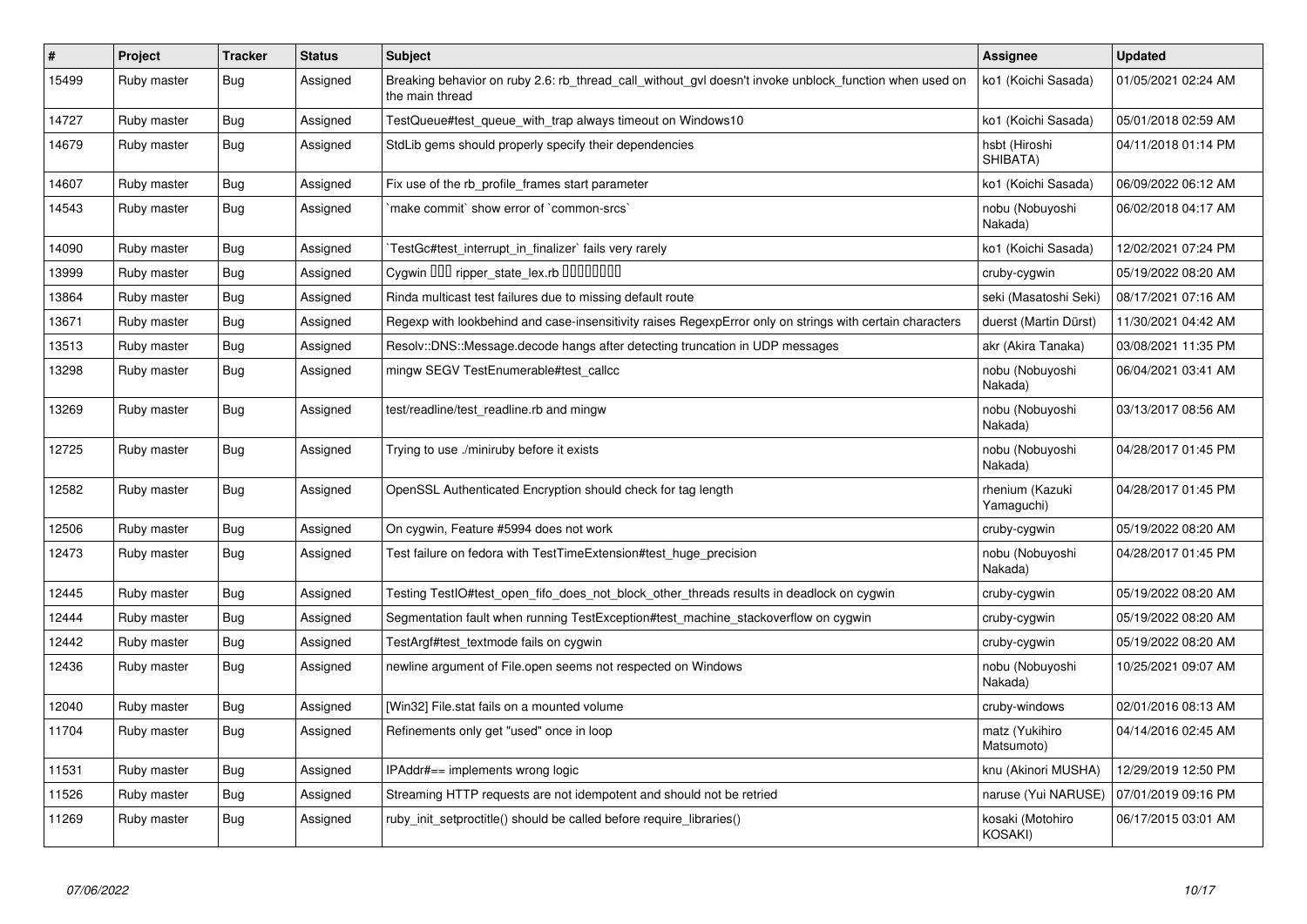| $\sharp$ | Project     | <b>Tracker</b> | <b>Status</b> | Subject                                                                                 | <b>Assignee</b>               | <b>Updated</b>      |
|----------|-------------|----------------|---------------|-----------------------------------------------------------------------------------------|-------------------------------|---------------------|
| 10919    | Ruby master | Bug            | Assigned      | [gem install] installs multipe platforms                                                | hsbt (Hiroshi<br>SHIBATA)     | 07/30/2019 07:44 AM |
| 9955     | Ruby master | <b>Bug</b>     | Assigned      | issue building dll on mingw, library not found                                          | nobu (Nobuyoshi<br>Nakada)    | 01/05/2018 09:00 PM |
| 9944     | Ruby master | <b>Bug</b>     | Assigned      | in ruby for windows in "system" a redirection to append a file works incorrectly        | cruby-windows                 | 01/05/2018 09:00 PM |
| 9366     | Ruby master | <b>Bug</b>     | Assigned      | 'make-j32 check TESTS=-j32" occasionally fails on rubygems/specification                | hsbt (Hiroshi<br>SHIBATA)     | 07/26/2018 02:13 AM |
| 9189     | Ruby master | Bug            | Assigned      | Build failure on Windows in case of nonascii TEMP environment.                          |                               | 01/05/2018 09:00 PM |
| 9115     | Ruby master | <b>Bug</b>     | Assigned      | Logger traps all exceptions; breaks Timeout                                             | sonots (Naotoshi Seo)         | 08/20/2019 12:47 PM |
| 9010     | Ruby master | <b>Bug</b>     | Assigned      | /configure --prefix= cannot handle directories with spaces                              | nobu (Nobuyoshi<br>Nakada)    | 04/26/2021 10:38 PM |
| 8782     | Ruby master | <b>Bug</b>     | Assigned      | Don't set rl_getc_function on editline                                                  | kouji (Kouji Takao)           | 01/05/2018 09:00 PM |
| 8445     | Ruby master | Bug            | Assigned      | IO.open and IO#set_enconding does not support :fallback option                          | akr (Akira Tanaka)            | 06/14/2022 06:02 AM |
| 8299     | Ruby master | Bug            | Assigned      | Minor error in float parsing                                                            | nobu (Nobuyoshi<br>Nakada)    | 12/30/2019 03:00 AM |
| 7976     | Ruby master | <b>Bug</b>     | Assigned      | TracePoint call is at call point, not call site                                         | ko1 (Koichi Sasada)           | 01/05/2018 09:00 PM |
| 7968     | Ruby master | Bug            | Assigned      | Poor UDPSocket#send performance in ruby 2.0.0 on windows                                | cruby-windows                 | 10/23/2017 12:23 AM |
| 7964     | Ruby master | <b>Bug</b>     | Assigned      | Writing an ASCII-8BIT String to a StringIO created from a UTF-8 String                  | nobu (Nobuyoshi<br>Nakada)    | 01/05/2018 09:00 PM |
| 7859     | Ruby master | <b>Bug</b>     | Assigned      | Readline: Incorrect arrow key behavior in vi_editing_mode insert mode with Readline 6.2 | kouji (Kouji Takao)           | 12/25/2017 06:15 PM |
| 6360     | Ruby master | <b>Bug</b>     | Assigned      | Debug information build even without requesting it                                      | nobu (Nobuyoshi<br>Nakada)    | 01/05/2018 09:00 PM |
| 6351     | Ruby master | <b>Bug</b>     | Assigned      | transcode table generator does not support multi characters of Unicode                  | duerst (Martin Dürst)         | 12/25/2017 06:15 PM |
| 5334     | Ruby master | <b>Bug</b>     | Assigned      | Segmentation fault in InternetExplorer IServiceProvider interface                       | suke (Masaki Suketa)          | 12/30/2019 03:00 AM |
| 5317     | Ruby master | Bug            | Assigned      |                                                                                         | nobu (Nobuyoshi<br>Nakada)    | 01/05/2018 09:00 PM |
| 5179     | Ruby master | <b>Bug</b>     | Assigned      | Complex#rationalize and to_r with approximate zeros                                     | mrkn (Kenta Murata)           | 01/17/2020 03:00 AM |
| 4040     | Ruby master | Bug            | Assigned      | SystemStackError with Hash[*a] for Large _a_                                            | ko1 (Koichi Sasada)           | 12/25/2017 06:14 PM |
| 595      | Ruby master | <b>Bug</b>     | Assigned      | Fiber ignores ensure clause                                                             | ioquatix (Samuel<br>Williams) | 12/29/2019 10:37 AM |
| 18897    | Ruby master | Feature        | Open          | Add a new instruction for sending messages to ephemeral stack arrays                    |                               | 07/05/2022 10:11 PM |
| 18894    | Ruby master | Feature        | Open          | Object#make shareable                                                                   |                               | 07/02/2022 11:42 PM |
| 18885    | Ruby master | Feature        | Open          | Long lived fork advisory API (potential Copy on Write optimizations)                    |                               | 06/30/2022 09:27 AM |
| 18841    | Ruby master | Feature        | Open          | Proposal: autoload_relative                                                             |                               | 06/19/2022 11:22 PM |
| 18835    | Ruby master | Feature        | Open          | Add InstructionSequence#type method                                                     |                               | 06/16/2022 10:30 PM |
| 18832    | Ruby master | Feature        | Open          | Do not have class/module keywords consider ancestors of Object                          |                               | 06/21/2022 05:50 AM |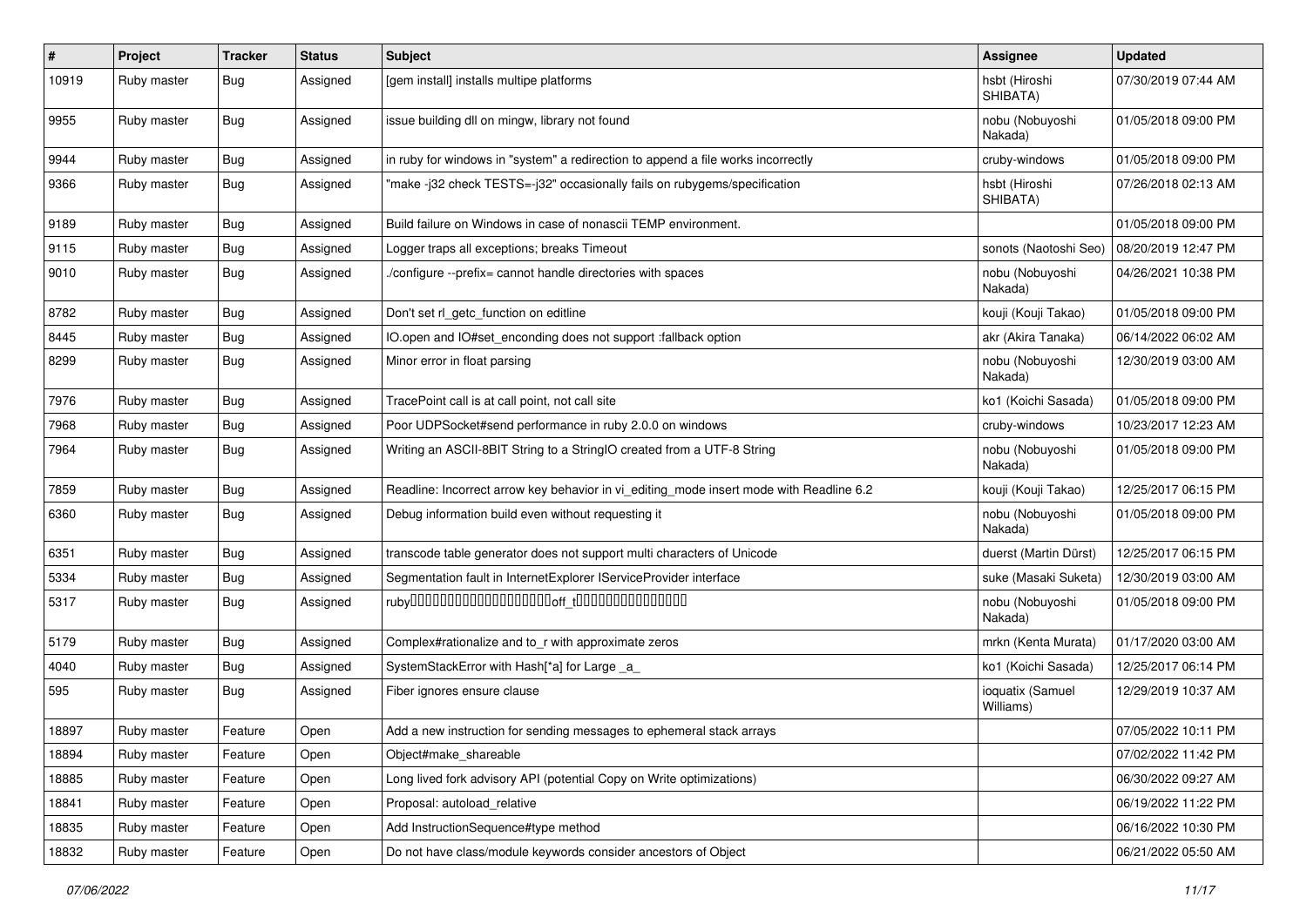| $\pmb{\#}$ | Project     | <b>Tracker</b> | <b>Status</b> | <b>Subject</b>                                                                            | <b>Assignee</b>       | <b>Updated</b>      |
|------------|-------------|----------------|---------------|-------------------------------------------------------------------------------------------|-----------------------|---------------------|
| 18831      | Ruby master | Feature        | Open          | Block argument to `yield`                                                                 |                       | 06/18/2022 03:12 AM |
| 18825      | Ruby master | Feature        | Open          | Specialized instruction for "array literal + `.hash`"                                     |                       | 06/14/2022 05:24 PM |
| 18822      | Ruby master | Feature        | Open          | Ruby lack a proper method to percent-encode strings for URIs (RFC 3986)                   |                       | 06/09/2022 02:42 PM |
| 18821      | Ruby master | Feature        | Open          | Expose Pattern Matching interfaces in core classes                                        |                       | 06/09/2022 07:24 AM |
| 18815      | Ruby master | Feature        | Open          | instance_{eval,exec} vs Proc#>>                                                           |                       | 06/02/2022 05:17 PM |
| 18814      | Ruby master | Feature        | Open          | Ractor: add method to query incoming message queue size                                   |                       | 06/30/2022 10:58 AM |
| 18812      | Ruby master | Feature        | Open          | Add ability to trace exit locations for YJIT                                              |                       | 06/01/2022 02:42 PM |
| 18809      | Ruby master | Feature        | Open          | Add Numeric#ceildiv                                                                       |                       | 06/21/2022 06:21 PM |
| 18798      | Ruby master | Feature        | Open          | UnboundMethod#==`with inherited classes                                                   |                       | 05/25/2022 12:32 AM |
| 18776      | Ruby master | Feature        | Open          | <b>Object Shapes</b>                                                                      |                       | 05/13/2022 01:11 AM |
| 18774      | Ruby master | Feature        | Open          | Add Queue#pop(timeout:)                                                                   |                       | 05/20/2022 12:27 AM |
| 18762      | Ruby master | Feature        | Open          | Add an Array#undigits that compliments Integer#digits                                     |                       | 05/03/2022 08:08 PM |
| 18757      | Ruby master | Feature        | Open          | Introduce %R percent literal for anchored regular expression patterns                     |                       | 04/27/2022 05:30 PM |
| 18736      | Ruby master | Feature        | Open          | self-p for method chain                                                                   |                       | 04/15/2022 11:09 AM |
| 18690      | Ruby master | Feature        | Open          | Allow `Kernel#then` to take arguments                                                     |                       | 05/10/2022 06:16 PM |
| 18685      | Ruby master | Feature        | Open          | Enumerator.product: Cartesian product of enumerables                                      |                       | 04/26/2022 07:02 AM |
| 18683      | Ruby master | Feature        | Open          | Allow to create hashes with a specific capacity.                                          |                       | 04/22/2022 02:34 PM |
| 18675      | Ruby master | Feature        | Open          | Add new exception class for resolv timeouts                                               |                       | 04/01/2022 11:22 PM |
| 18668      | Ruby master | Feature        | Open          | Merge `io-nonblock` gems into core                                                        |                       | 04/21/2022 10:02 AM |
| 18659      | Ruby master | Feature        | Open          | Create a Binding at the time of an exception and make it available to Rescue              |                       | 03/25/2022 10:55 AM |
| 18654      | Ruby master | Feature        | Open          | Enhancements to prettyprint                                                               | akr (Akira Tanaka)    | 05/12/2022 01:44 PM |
| 18647      | Ruby master | Feature        | Open          | Non-recursive option for iseq-targeted Tracepoints in ruby 2.6+                           |                       | 03/18/2022 09:41 AM |
| 18644      | Ruby master | Feature        | Open          | Coerce anything callable to a Proc                                                        |                       | 06/18/2022 05:28 PM |
| 18642      | Ruby master | Feature        | Open          | Named ripper fields                                                                       |                       | 05/12/2022 01:37 PM |
| 18640      | Ruby master | Feature        | Open          | default empty string argument for `String#sub` and `String#sub!`, e.g. `"hello".sub("I")` |                       | 03/19/2022 02:33 AM |
| 18639      | Ruby master | Feature        | Open          | Update Unicode data to Unicode Version 15.0.0                                             | duerst (Martin Dürst) | 03/22/2022 07:38 PM |
| 18630      | Ruby master | Feature        | Open          | Introduce general `IO#timeout` and `IO#timeout=`for all (non-)blocking operations.        |                       | 04/21/2022 09:36 AM |
| 18617      | Ruby master | Feature        | Open          | Allow multiples keys in Hash#[] acting like Hash#dig                                      |                       | 03/10/2022 01:36 PM |
| 18603      | Ruby master | Feature        | Open          | Allow syntax like obj.method(arg)=value                                                   |                       | 02/27/2022 05:04 PM |
| 18597      | Ruby master | Feature        | Open          | Strings need a named method like `dup` that doesn't duplicate if receiver is mutable      |                       | 02/26/2022 11:56 PM |
| 18594      | Ruby master | Feature        | Open          | Add a #to_h method on URI::Generic                                                        |                       | 03/31/2022 01:18 PM |
| 18593      | Ruby master | Feature        | Open          | Add back URI.escape                                                                       |                       | 02/18/2022 07:45 PM |
| 18583      | Ruby master | Feature        | Open          | Pattern-matching: API for custom unpacking strategies?                                    |                       | 03/17/2022 01:10 PM |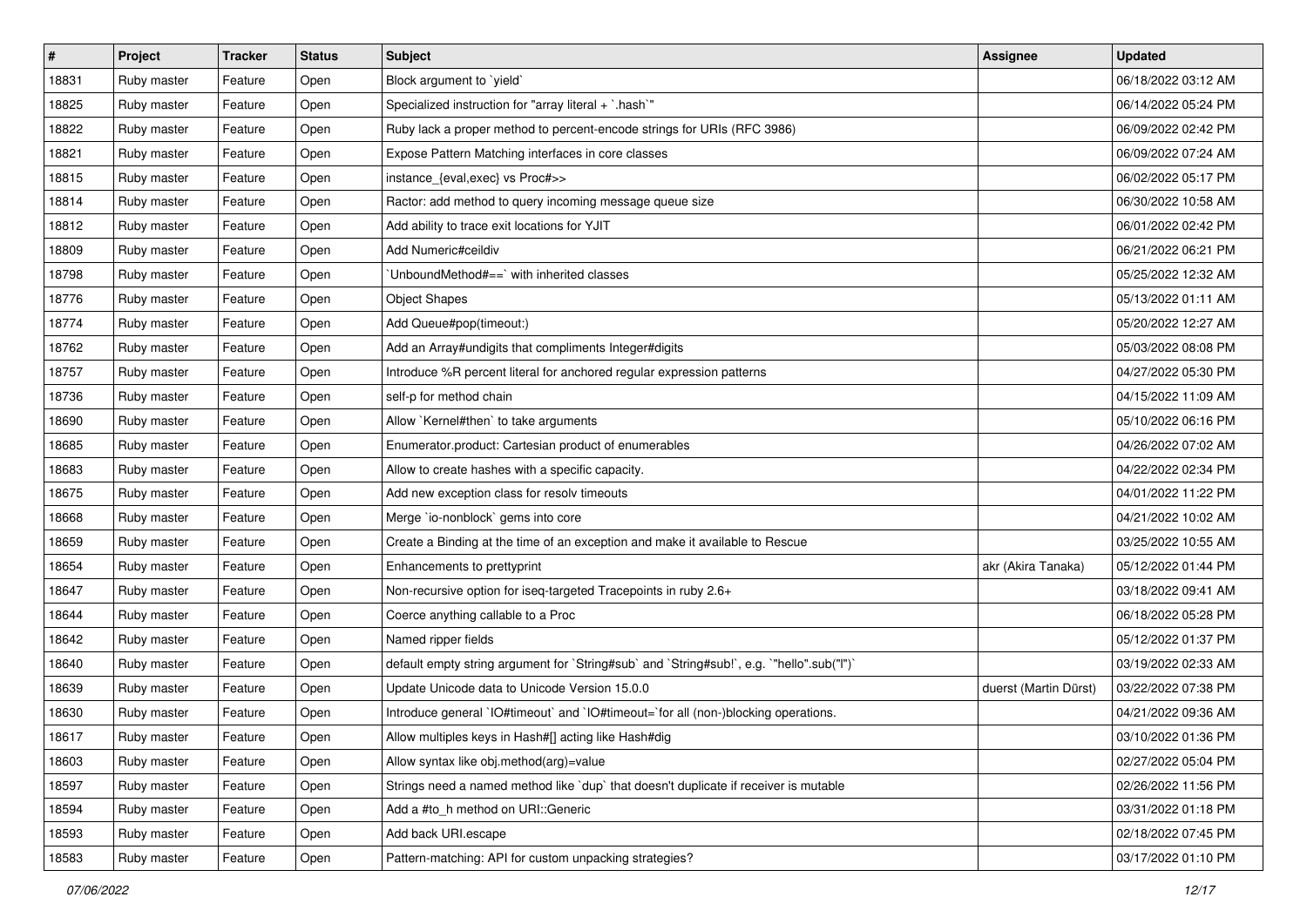| $\vert$ # | Project     | <b>Tracker</b> | <b>Status</b> | <b>Subject</b>                                                                                 | <b>Assignee</b>                         | <b>Updated</b>      |
|-----------|-------------|----------------|---------------|------------------------------------------------------------------------------------------------|-----------------------------------------|---------------------|
| 18576     | Ruby master | Feature        | Open          | Rename `ASCII-8BIT` encoding to `BINARY`                                                       |                                         | 03/17/2022 03:06 PM |
| 18573     | Ruby master | Feature        | Open          | Object#pack1                                                                                   |                                         | 02/08/2022 08:51 AM |
| 18568     | Ruby master | Feature        | Open          | Explore lazy RubyGems boot to reduce need for --disable-gems                                   |                                         | 02/17/2022 07:15 AM |
| 18564     | Ruby master | Feature        | Open          | Add Exception#detailed_message                                                                 | mame (Yusuke<br>Endoh)                  | 02/01/2022 08:06 PM |
| 18559     | Ruby master | Feature        | Open          | Allocation tracing: Objects created by the parser are attributed to Kernel.require             |                                         | 06/28/2022 12:21 PM |
| 18554     | Ruby master | Feature        | Open          | Move unicode_normalize to a default gem                                                        |                                         | 01/31/2022 05:51 PM |
| 18551     | Ruby master | Feature        | Open          | Make Range#reverse_each to raise an exception if endless                                       |                                         | 01/28/2022 11:13 PM |
| 18515     | Ruby master | Feature        | Open          | Add Range#reverse_each implementation for performance                                          |                                         | 01/31/2022 02:23 AM |
| 18498     | Ruby master | Feature        | Open          | Introduce a public WeakKeysMap that compares by equality                                       |                                         | 02/20/2022 04:06 PM |
| 18494     | Ruby master | Feature        | Open          | [RFC] ENV["RUBY_GC_"]= changes GC parameters dynamically                                       |                                         | 01/17/2022 11:15 PM |
| 18478     | Ruby master | Feature        | Open          | Module#constant_pairs                                                                          |                                         | 01/11/2022 07:55 PM |
| 18477     | Ruby master | Feature        | Open          | Float#sqrt and Integer#sqrt                                                                    |                                         | 01/11/2022 07:34 PM |
| 18463     | Ruby master | Feature        | Open          | Random number generation with xoshiro                                                          |                                         | 02/13/2022 09:12 AM |
| 18462     | Ruby master | Feature        | Open          | Proposal to merge WASI based WebAssembly support                                               |                                         | 03/24/2022 03:05 AM |
| 18440     | Ruby master | Feature        | Open          | YJIT is enabled if any YJIT tuning options are set                                             |                                         | 12/30/2021 08:17 PM |
| 18439     | Ruby master | Feature        | Open          | Support YJIT for VC++                                                                          | maximecb (Maxime<br>Chevalier-Boisvert) | 01/10/2022 11:29 PM |
| 18438     | Ruby master | Feature        | Open          | Add `Exception#additional_message` to show additional error information                        |                                         | 02/07/2022 02:55 AM |
| 18423     | Ruby master | Feature        | Open          | Installing stable versions like 3.0.3 from source generates fatal error by make                |                                         | 12/23/2021 11:44 PM |
| 18418     | Ruby master | Feature        | Open          | Add Net::HTTP#security_level=                                                                  |                                         | 12/19/2021 11:58 AM |
| 18411     | Ruby master | Feature        | Open          | Introduce `Fiber.blocking` for disabling scheduler.                                            |                                         | 12/23/2021 05:10 PM |
| 18410     | Ruby master | Feature        | Open          | Proposal to make inspect include underscores on numerics                                       |                                         | 12/16/2021 09:07 AM |
| 18402     | Ruby master | Feature        | Open          | <b>Argument Labels</b>                                                                         |                                         | 01/31/2022 06:14 PM |
| 18401     | Ruby master | Feature        | Open          | Rework `require_relative` to add the "current path" on `\$LOAD_PATH`                           |                                         | 12/09/2021 05:41 PM |
| 18395     | Ruby master | Feature        | Open          | Introduce Array#subtract! for performance                                                      |                                         | 12/08/2021 04:42 PM |
| 18384     | Ruby master | Feature        | Open          | Pattern Match Object                                                                           |                                         | 05/07/2022 06:01 PM |
| 18376     | Ruby master | Feature        | Open          | Version comparison API                                                                         |                                         | 12/30/2021 10:33 AM |
| 18369     | Ruby master | Feature        | Open          | users.detect(:name, "Dorian") as shorthand for users.detect { $ user $ user.name == "Dorian" } |                                         | 12/03/2021 02:23 PM |
| 18368     | Ruby master | Feature        | Open          | Range#step semantics for non-Numeric ranges                                                    |                                         | 02/02/2022 03:42 PM |
| 18360     | Ruby master | Feature        | Open          | PrettyPrint enhancements                                                                       |                                         | 11/24/2021 12:15 AM |
| 18357     | Ruby master | Feature        | Open          | Proposal: stop raising when block passed to IO#each * closes the IO                            |                                         | 11/22/2021 09:03 PM |
| 18334     | Ruby master | Feature        | Open          | ENV#to_h returns a new Hash object but Hash#to_h does not, which can cause inconsistencies     |                                         | 11/17/2021 05:46 PM |
| 18332     | Ruby master | Feature        | Open          | a?b                                                                                            |                                         | 12/29/2021 04:38 AM |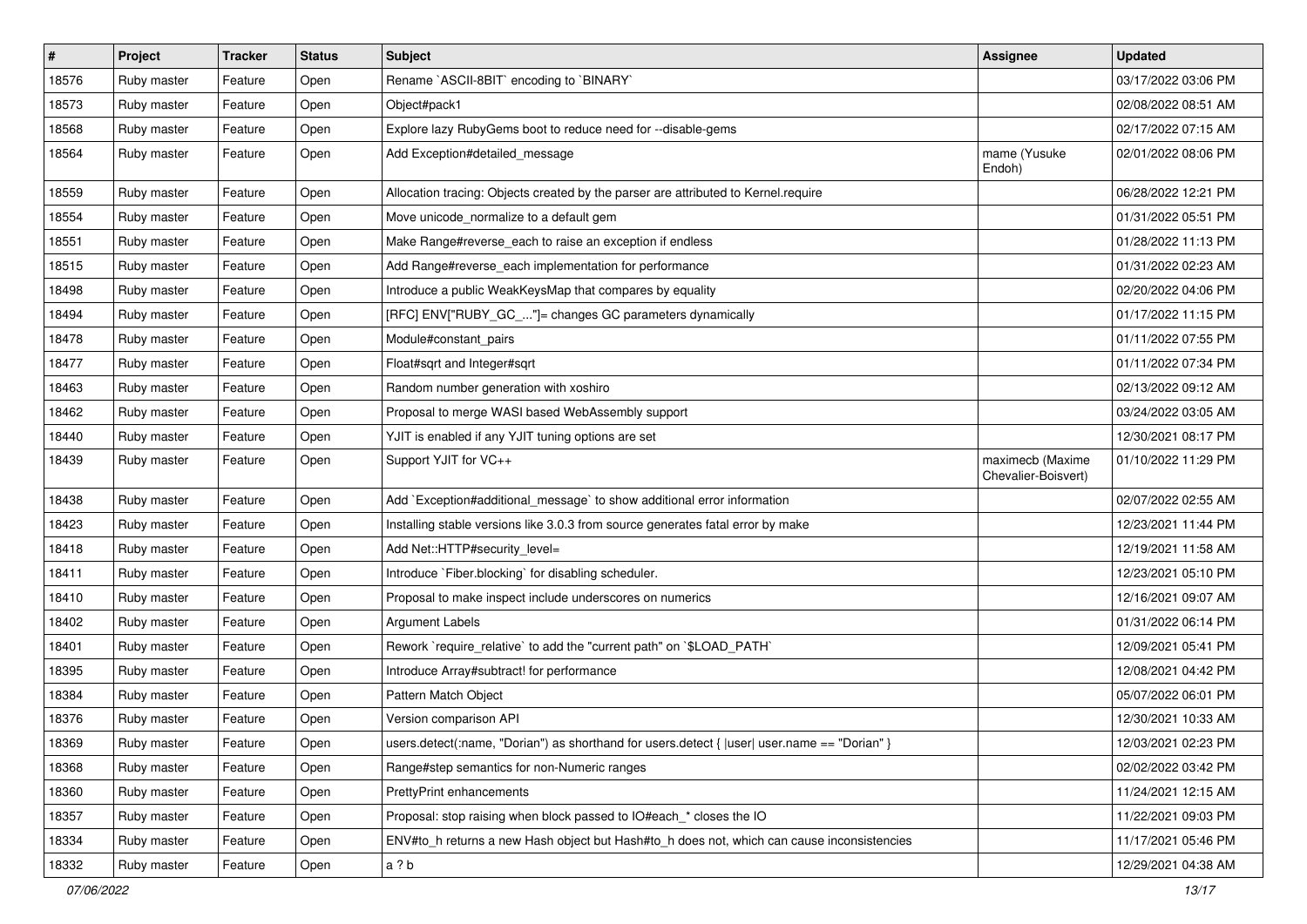| $\vert$ # | Project     | <b>Tracker</b> | <b>Status</b> | Subject                                                                                                                                                               | Assignee                      | <b>Updated</b>      |
|-----------|-------------|----------------|---------------|-----------------------------------------------------------------------------------------------------------------------------------------------------------------------|-------------------------------|---------------------|
| 18331     | Ruby master | Feature        | Open          | Kernel.#Time                                                                                                                                                          |                               | 11/13/2021 12:41 PM |
| 18296     | Ruby master | Feature        | Open          | Custom exception formatting should override `Exception#full_message`.                                                                                                 |                               | 12/15/2021 08:49 PM |
| 18291     | Ruby master | Feature        | Open          | When use $=\sim$ with named group, if regex is on the right side, variable not defined.                                                                               |                               | 11/06/2021 12:36 PM |
| 18285     | Ruby master | Feature        | Open          | NoMethodError#message uses a lot of CPU/is really expensive to call                                                                                                   |                               | 01/30/2022 12:45 PM |
| 18275     | Ruby master | Feature        | Open          | Add an option to define_method to not capture the surrounding environment                                                                                             | ko1 (Koichi Sasada)           | 12/03/2021 02:34 PM |
| 18265     | Ruby master | Feature        | Open          | Self-contained one-binary feature which discuss on ruby kaigi 2021 day 2, $\Box$ Ruby Committers vs the<br>World / CRuby Committers                                   |                               | 10/24/2021 04:11 PM |
| 18262     | Ruby master | Feature        | Open          | Enumerator::Lazy#partition                                                                                                                                            |                               | 11/20/2021 10:17 AM |
| 18259     | Ruby master | Feature        | Open          | Support quarter spec %q in Time#strftime                                                                                                                              |                               | 10/21/2021 12:15 PM |
| 18256     | Ruby master | Feature        | Open          | Change the canonical name of Thread::Mutex, Thread::Queue, Thread::SizedQueue and<br>Thread::ConditionVariable to just Mutex, Queue, SizedQueue and ConditionVariable |                               | 10/20/2021 10:59 PM |
| 18242     | Ruby master | Feature        | Open          | Parser makes multiple assignment sad in confusing way                                                                                                                 |                               | 10/09/2021 07:58 AM |
| 18228     | Ruby master | Feature        | Open          | Add a 'timeout' option to 'IO.copy_stream'                                                                                                                            |                               | 10/01/2021 05:10 AM |
| 18227     | Ruby master | Feature        | Open          | Static class initialization.                                                                                                                                          | ioquatix (Samuel<br>Williams) | 09/29/2021 09:21 PM |
| 18194     | Ruby master | Feature        | Open          | No easy way to format exception messages per thread/fiber scheduler context.                                                                                          | mame (Yusuke)<br>Endoh)       | 09/29/2021 10:10 AM |
| 18181     | Ruby master | Feature        | Open          | Introduce Enumerable#min_with_value, max_with_value, and minmax_with_value                                                                                            |                               | 01/25/2022 07:33 AM |
| 18179     | Ruby master | Feature        | Open          | Add Math methods to Numeric                                                                                                                                           |                               | 03/24/2022 02:54 PM |
| 18168     | Ruby master | Feature        | Open          | Add ActiveSupport deep_transform_values to Ruby                                                                                                                       |                               | 09/15/2021 05:29 AM |
| 18162     | Ruby master | Feature        | Open          | Shorthand method Proc#isolate to create isolated proc objects                                                                                                         |                               | 09/13/2021 02:33 AM |
| 18159     | Ruby master | Feature        | Open          | Integrate functionality of dead_end gem into Ruby                                                                                                                     | matz (Yukihiro<br>Matsumoto)  | 06/17/2022 02:06 PM |
| 18151     | Ruby master | Feature        | Open          | Incorrect Resoly result when DNS server is unreachable                                                                                                                |                               | 09/18/2021 12:22 AM |
| 18146     | Ruby master | Feature        | Open          | Add 'delete_prefix' and 'delete_suffix' to 'Pathname'                                                                                                                 |                               | 09/03/2021 04:59 AM |
| 18137     | Ruby master | Feature        | Open          | A new method to check Proc is isolated or not                                                                                                                         |                               | 10/27/2021 07:30 AM |
| 18136     | Ruby master | Feature        | Open          | take while after                                                                                                                                                      |                               | 01/28/2022 06:23 AM |
| 18135     | Ruby master | Feature        | Open          | Introduce Enumerable#detect_only                                                                                                                                      |                               | 09/02/2021 05:44 PM |
| 18127     | Ruby master | Feature        | Open          | Ractor-local version of Singleton                                                                                                                                     |                               | 11/09/2021 02:45 PM |
| 18083     | Ruby master | Feature        | Open          | Capture error in ensure block.                                                                                                                                        |                               | 10/21/2021 01:00 PM |
| 18070     | Ruby master | Feature        | Open          | `attr` should be removed                                                                                                                                              |                               | 08/09/2021 05:51 PM |
| 18069     | Ruby master | Feature        | Open          | instance exec' is just ignored when the block is originally a method                                                                                                  |                               | 08/10/2021 05:33 AM |
| 18063     | Ruby master | Feature        | Open          | io_uring implementation                                                                                                                                               |                               | 08/05/2021 10:02 AM |
| 18057     | Ruby master | Feature        | Open          | Introduce Array#mean                                                                                                                                                  |                               | 08/02/2021 02:16 PM |
| 18055     | Ruby master | Feature        | Open          | Introduce                                                                                                                                                             |                               | 07/30/2021 09:30 AM |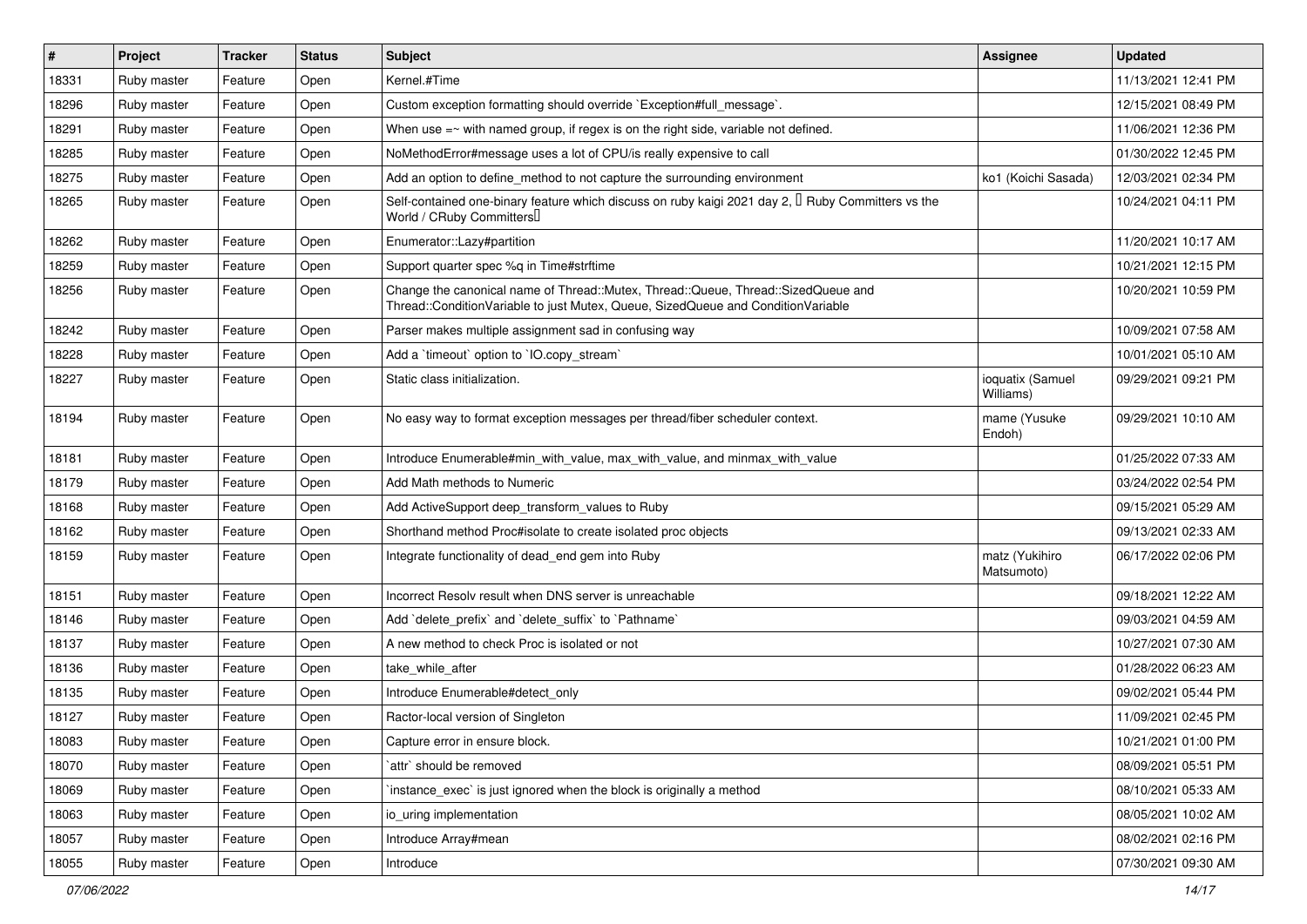| $\sharp$ | Project     | <b>Tracker</b> | <b>Status</b> | Subject                                                                                                                                     | Assignee                     | <b>Updated</b>      |
|----------|-------------|----------------|---------------|---------------------------------------------------------------------------------------------------------------------------------------------|------------------------------|---------------------|
| 18035    | Ruby master | Feature        | Open          | Introduce general model/semantic for immutable by default.                                                                                  |                              | 11/09/2021 04:47 PM |
| 18033    | Ruby master | Feature        | Open          | Time.new to parse a string                                                                                                                  |                              | 12/07/2021 02:15 PM |
| 18005    | Ruby master | Feature        | Open          | Enable non-blocking 'binding.irb'.                                                                                                          |                              | 06/24/2021 07:20 PM |
| 18004    | Ruby master | Feature        | Open          | Add Async to the stdlib                                                                                                                     |                              | 07/05/2022 05:09 PM |
| 17994    | Ruby master | Feature        | Open          | Clarify 'IO.read' behavior and add 'File.read' method                                                                                       |                              | 07/16/2021 03:04 AM |
| 17950    | Ruby master | Feature        | Open          | Unable to pattern-match against a String key                                                                                                |                              | 06/15/2021 11:42 AM |
| 17944    | Ruby master | Feature        | Open          | Remove Socket.gethostbyaddr and Socket.gethostbyname                                                                                        |                              | 06/10/2021 08:26 AM |
| 17942    | Ruby master | Feature        | Open          | Add a `initialize(public @a, private @b)` shortcut syntax for defining public/private accessors for instance<br>vars as part of constructor |                              | 12/13/2021 12:43 AM |
| 17938    | Ruby master | Feature        | Open          | Keyword alternative for boolean positional arguments                                                                                        |                              | 07/15/2021 06:46 AM |
| 17924    | Ruby master | Feature        | Open          | Range#infinite?                                                                                                                             |                              | 07/08/2021 11:58 PM |
| 17884    | Ruby master | Feature        | Open          | locindex for profiling tools                                                                                                                | ko1 (Koichi Sasada)          | 05/24/2021 04:17 PM |
| 17859    | Ruby master | Feature        | Open          | Start IRB when running just `ruby`                                                                                                          |                              | 05/14/2021 07:54 AM |
| 17856    | Ruby master | Feature        | Open          | ary.member? is slower than ary.include?                                                                                                     |                              | 05/11/2021 10:12 AM |
| 17851    | Ruby master | Feature        | Open          | ruby extension for memoryview                                                                                                               |                              | 05/05/2021 03:15 PM |
| 17849    | Ruby master | Feature        | Open          | Fix Timeout timeout so that it can be used in threaded Web servers                                                                          | matz (Yukihiro<br>Matsumoto) | 04/10/2022 06:26 AM |
| 17844    | Ruby master | Feature        | Open          | Support list of methods to test with respond_to?                                                                                            |                              | 05/06/2021 07:00 PM |
| 17834    | Ruby master | Feature        | Open          | Add a Bytes and BytesArray class that implement memoryview                                                                                  |                              | 05/06/2021 02:22 PM |
| 17833    | Ruby master | Feature        | Open          | add IO.readinto(b) where b is a bytes like object that is you can get a memoryview from                                                     |                              | 06/30/2021 02:36 PM |
| 17830    | Ruby master | Feature        | Open          | Add Integer#previous and Integer#prev                                                                                                       | matz (Yukihiro<br>Matsumoto) | 04/27/2021 11:35 PM |
| 17825    | Ruby master | Feature        | Open          | Uniformize Float::INFINITY and Date::infinity.new                                                                                           |                              | 05/04/2021 01:43 AM |
| 17808    | Ruby master | Feature        | Open          | Feature Request: JS like splat of Object properties as named method parameters                                                              |                              | 04/17/2021 11:43 PM |
| 17797    | Ruby master | Feature        | Open          | MIPS support for addr2line.c                                                                                                                |                              | 04/13/2021 03:49 AM |
| 17790    | Ruby master | Feature        | Open          | Have a way to clear a String without resetting its capacity                                                                                 |                              | 04/21/2021 11:27 PM |
| 17786    | Ruby master | Feature        | Open          | Proposal: new "ends" keyword                                                                                                                |                              | 04/11/2021 01:40 AM |
| 17785    | Ruby master | Feature        | Open          | Allow named parameters to be keywords                                                                                                       | matz (Yukihiro<br>Matsumoto) | 12/17/2021 06:10 PM |
| 17773    | Ruby master | Feature        | Open          | Alias `Numeric#zero?` and `Float#zero?` as `Numeric#empty?` and `Float#empty?`                                                              |                              | 04/02/2021 03:39 PM |
| 17771    | Ruby master | Feature        | Open          | String#start_with? should not construct MatchData or set \$~                                                                                |                              | 04/02/2021 02:49 PM |
| 17758    | Ruby master | Feature        | Open          | Provide Hash#count for performance improvement                                                                                              |                              | 03/28/2021 06:39 PM |
| 17753    | Ruby master | Feature        | Open          | Add Module#namespace                                                                                                                        |                              | 07/04/2022 01:42 AM |
| 17749    | Ruby master | Feature        | Open          | Const source location without name                                                                                                          |                              | 04/17/2021 07:38 AM |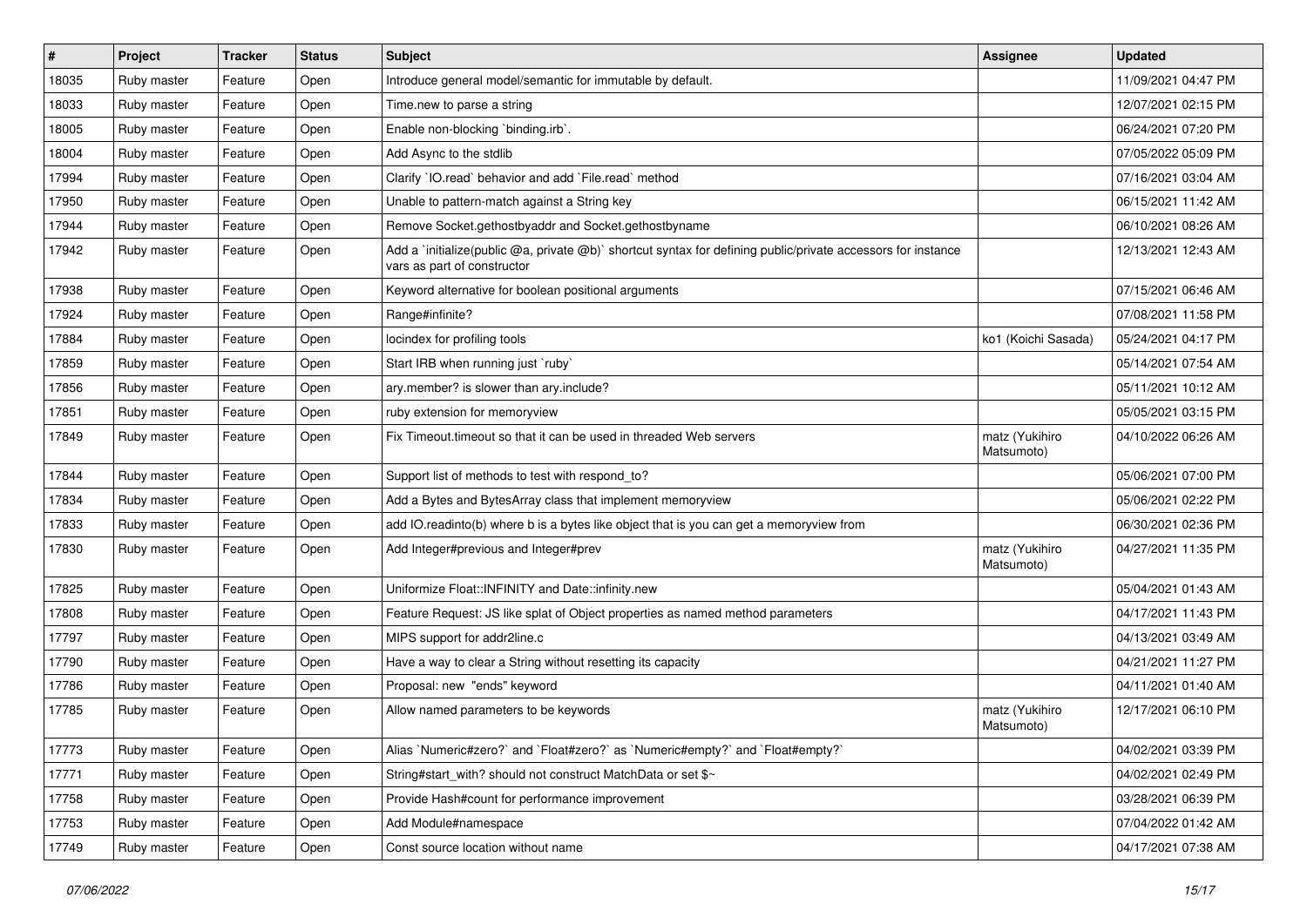| $\vert$ # | Project     | <b>Tracker</b> | <b>Status</b> | <b>Subject</b>                                                                                                                                             | Assignee                          | <b>Updated</b>      |
|-----------|-------------|----------------|---------------|------------------------------------------------------------------------------------------------------------------------------------------------------------|-----------------------------------|---------------------|
| 17743     | Ruby master | Feature        | Open          | Show argument types in backtrace                                                                                                                           |                                   | 03/25/2021 06:39 PM |
| 17741     | Ruby master | Feature        | Open          | Ruby links to `objc` for convenience - this should be moved into a native ext                                                                              |                                   | 03/23/2021 01:24 AM |
| 17718     | Ruby master | Feature        | Open          | a method paramaters object that can be pattern matched against                                                                                             |                                   | 03/24/2021 01:29 PM |
| 17682     | Ruby master | Feature        | Open          | String#casecmp performance improvement                                                                                                                     |                                   | 03/24/2021 02:29 PM |
| 17663     | Ruby master | Feature        | Open          | Enumerator#with, an alternative to Enumerator#with_object                                                                                                  |                                   | 03/02/2021 05:48 PM |
| 17660     | Ruby master | Feature        | Open          | Expose information about which basic methods have been redefined                                                                                           |                                   | 03/02/2021 03:31 PM |
| 17647     | Ruby master | Feature        | Open          | Print register `r11` on 32-bit ARM Linux                                                                                                                   |                                   | 04/30/2021 11:22 AM |
| 17627     | Ruby master | Feature        | Open          | Suggestion: Implement `freeze_values` instance method on collection-like classes.                                                                          |                                   | 02/16/2021 07:58 PM |
| 17616     | Ruby master | Feature        | Open          | Support backtracing on Linux with non-GNU-libc + libunwind                                                                                                 |                                   | 02/09/2021 01:12 PM |
| 17611     | Ruby master | Feature        | Open          | Expose `rb_execarg` interfaces and `rb_grantpt`                                                                                                            |                                   | 02/07/2021 01:52 AM |
| 17579     | Ruby master | Feature        | Open          | [Proposal] A suggestion for newline-separated shorthand notation, for the creation of Arrays containing<br>strings that may contain ' ' (space) characters |                                   | 01/25/2021 04:33 PM |
| 17576     | Ruby master | Feature        | Open          | Partial Functions (procs, lambdas)                                                                                                                         |                                   | 01/24/2021 07:58 PM |
| 17566     | Ruby master | Feature        | Open          | Tune thread QoS / efficiency on macOS                                                                                                                      |                                   | 01/29/2021 09:16 AM |
| 17562     | Ruby master | Feature        | Open          | Update - E option in --help                                                                                                                                |                                   | 01/19/2021 05:38 PM |
| 17550     | Ruby master | Feature        | Open          | Why no function to get all subdirectories of a directory?                                                                                                  |                                   | 01/18/2021 08:57 AM |
| 17548     | Ruby master | Feature        | Open          | Need simple way to include symlink directories in Dir.glob                                                                                                 |                                   | 03/21/2022 01:35 PM |
| 17528     | Ruby master | Feature        | Open          | Make Addrinfo.getaddrinfo fall back to Timeout.timeout for :resolv_timeout                                                                                 |                                   | 01/13/2021 08:50 PM |
| 17525     | Ruby master | Feature        | Open          | Implement Happy Eyeballs Version 2 (RFC8305) in Socket.tcp                                                                                                 | Glass_saga (Masaki<br>Matsushita) | 06/16/2022 01:08 AM |
| 17496     | Ruby master | Feature        | Open          | Add constant Math::TAU                                                                                                                                     |                                   | 01/13/2021 05:47 AM |
| 17474     | Ruby master | Feature        | Open          | Interpreting constants at compile time                                                                                                                     |                                   | 01/07/2021 04:40 PM |
| 17473     | Ruby master | Feature        | Open          | Make Pathname to embedded class of Ruby                                                                                                                    | akr (Akira Tanaka)                | 01/07/2022 09:25 AM |
| 17472     | Ruby master | Feature        | Open          | HashWithIndifferentAccess like Hash extension                                                                                                              |                                   | 06/16/2022 01:08 AM |
| 17471     | Ruby master | Feature        | Open          | send_if method for improved conditional chaining                                                                                                           |                                   | 12/29/2020 03:23 PM |
| 17468     | Ruby master | Feature        | Open          | Deprecate RUBY_DEVEL                                                                                                                                       |                                   | 06/16/2022 01:08 AM |
| 17416     | Ruby master | Feature        | Open          | Improve performance Kernel#itself                                                                                                                          |                                   | 12/21/2020 01:14 PM |
| 17414     | Ruby master | Feature        | Open          | Ractor should allow access to shareable attributes for Modules/Classes                                                                                     | ko1 (Koichi Sasada)               | 12/21/2020 03:56 PM |
| 17406     | Ruby master | Feature        | Open          | Add `NoMatchingPatternError#depth`                                                                                                                         |                                   | 12/19/2020 03:18 PM |
| 17404     | Ruby master | Feature        | Open          | Ractor `move:` API to allow shareability check                                                                                                             | ko1 (Koichi Sasada)               | 12/18/2020 09:17 PM |
| 17393     | Ruby master | Feature        | Open          | `Ractor::Moved#inspect`                                                                                                                                    | ko1 (Koichi Sasada)               | 12/21/2020 05:47 PM |
| 17375     | Ruby master | Feature        | Open          | Add scheduler callbacks for transferring fibers                                                                                                            |                                   | 12/07/2020 11:31 PM |
| 17357     | Ruby master | Feature        | Open          | Queue#pop`should have a block form for closed queues                                                                                                       |                                   | 01/12/2021 07:32 AM |
| 17356     | Ruby master | Feature        | Open          | Alignment of memory allocated through Fiddle struct's malloc                                                                                               |                                   | 12/02/2020 11:06 AM |